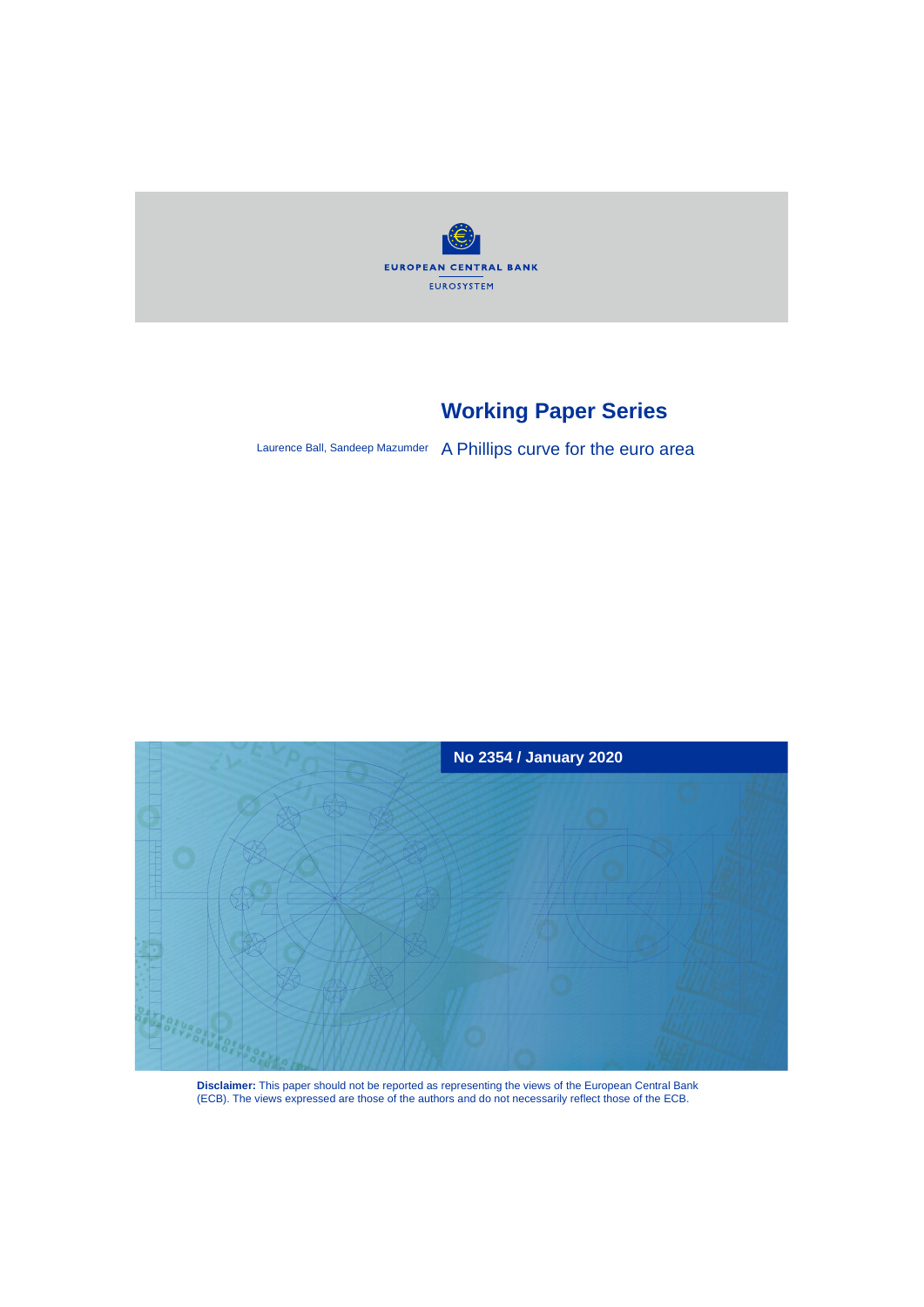### **Abstract**

This paper asks whether a textbook Phillips curve can explain the behavior of core inflation in the euro area. A critical feature of the analysis is that we measure core inflation with the weighted median of industry inflation rates, which is less volatile than the common measure of inflation excluding food and energy prices. We find that fluctuations in core inflation since the creation of the euro are well explained by three factors: expected inflation (as measured by surveys of forecasters); the output gap (as measured by the OECD); and the pass-through of movements in headline inflation. Our specification resolves the puzzle of a "missing disinflation" after the Great Recession, and it diminishes the puzzle of a "missing inflation" during the recent economic recovery.

JEL codes: E31, E32

Keywords: Phillips curve, euro area, median inflation, missing inflation, missing disinflation, core inflation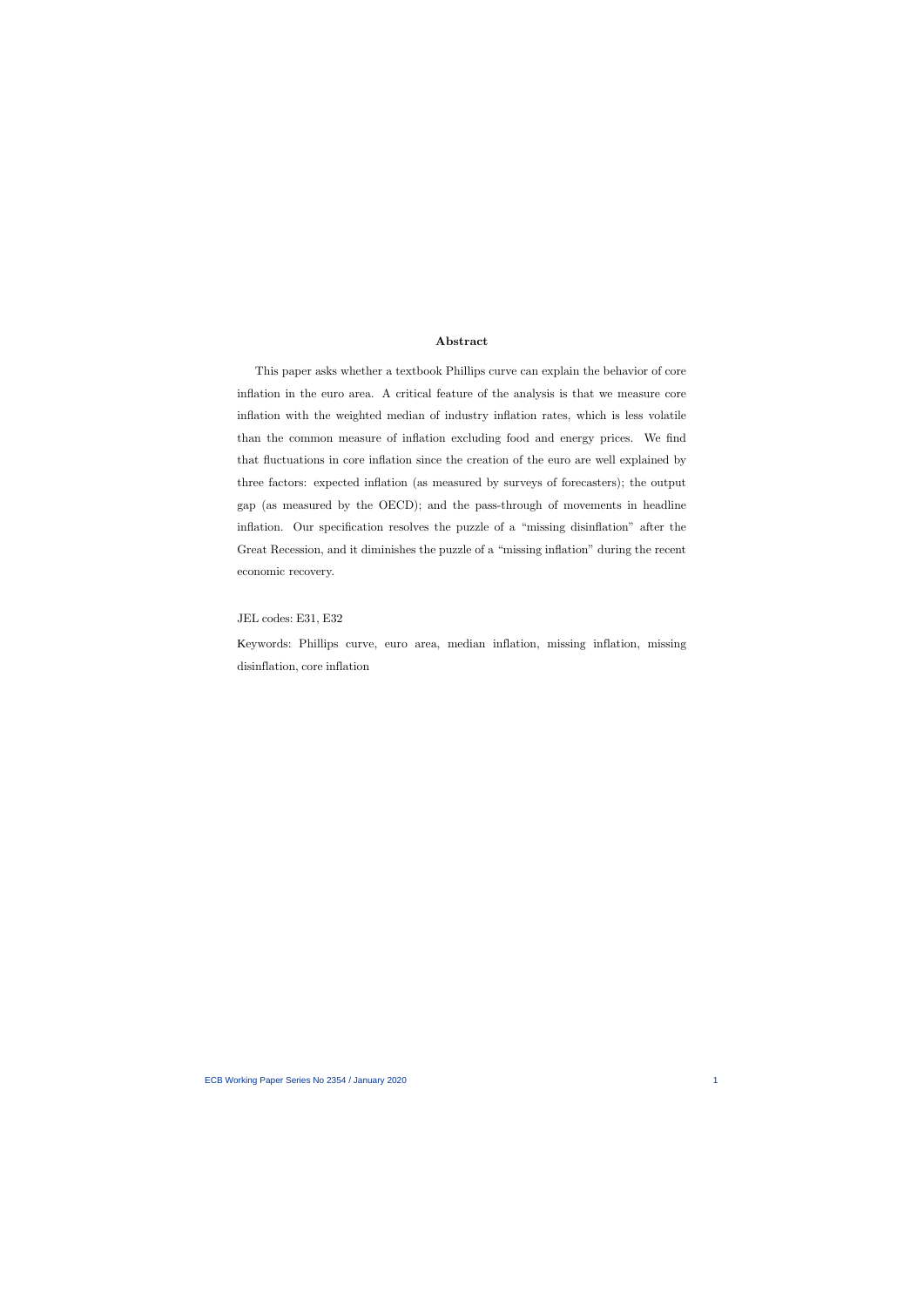### **1 Introduction**

The behavior of European inflation over the last decade has puzzled economists and policymakers. The puzzle has two parts: a "missing disinflation" in the wake of the twin recessions of 2008 and 2011, and a "missing inflation" more recently as the economy has recovered. Both parts of the puzzle are apparent failures of inflation to respond to the level of economic slack in the way predicted by a conventional Phillips curve.

Researchers have suggested many possible factors behind the puzzles. For example, economists at the European Central Bank have considered a de-anchoring of inflation expectations, an increase in the persistence of shocks to the inflation rate, non-linearity or time-variation in the effects of slack on inflation, and changes in commodity prices and exchange rates (Ciccarelli and Osbat, 2017; Bobeica and Sokol, 2019). Recently, top ECB officials have suggested that inflation behavior has been influenced by structural changes in the economy, such as digitalization and globalization (Draghi, 2019) and the growth of the service sector (Cœuré, 2019).

This paper argues that European inflation behavior is not as puzzling or complex as recent discussions suggest. A simple Phillips curve captures most of the movements in inflation over the twenty years that the Euro has existed.

Like many researchers, we examine a measure of *core* inflation that strips out the effects of large relative price changes on headline inflation. We do not, however, focus on the most common measure of core inflation, the inflation rate excluding food and energy prices. Instead, our preferred measure is the weighted median of industry inflation rates, a concept developed by Bryan and Cecchetti (1994) that we also use in research on U.S. inflation (Ball and Mazumder, 2019). In both the U.S. and Europe, weighted median inflation is less volatile and easier to explain than the conventional core measure. Section 2 of this paper examines the behavior of the two core inflation series since 1999.

We have two main specifications of the Phillips curve. The first, presented in Section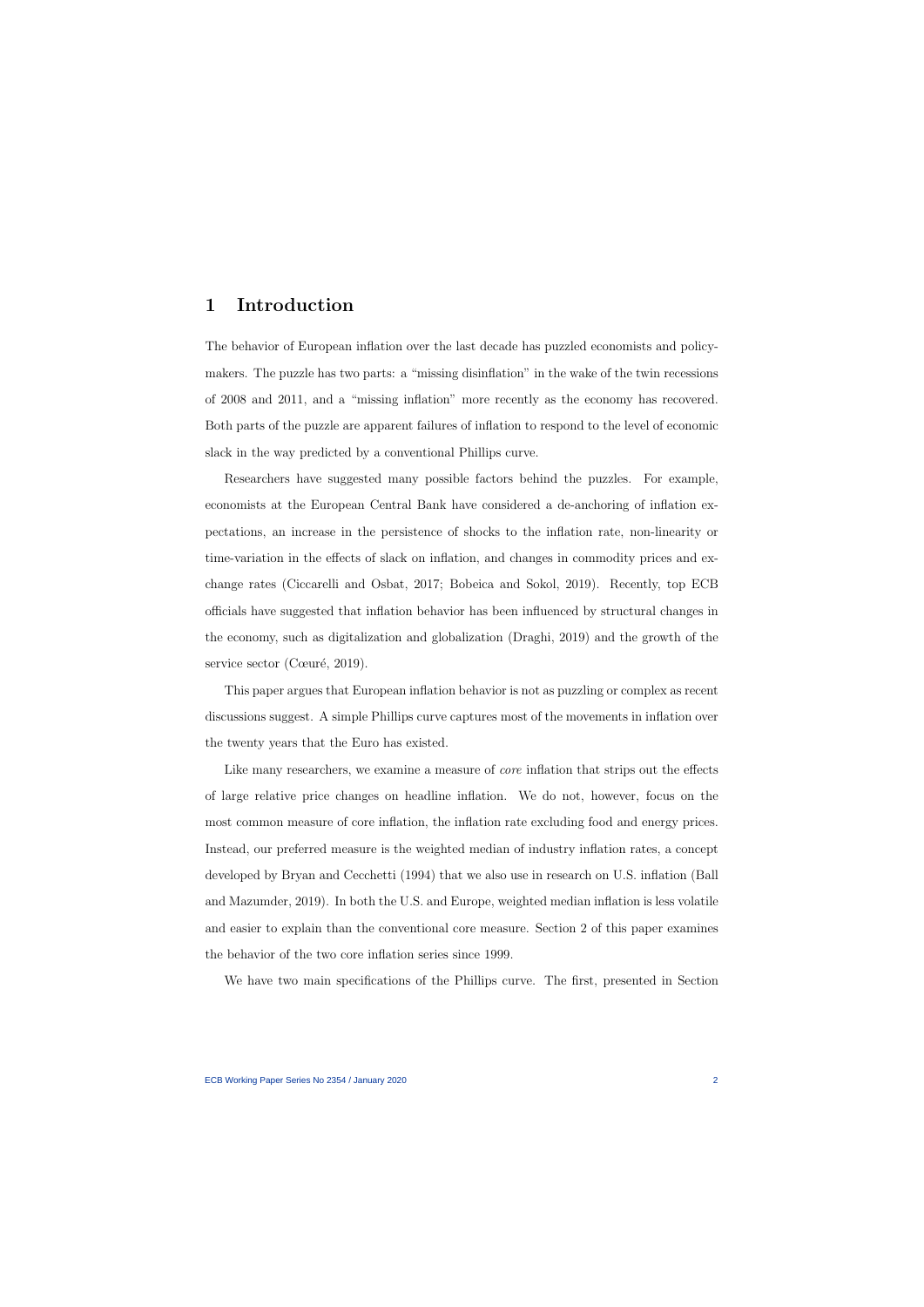3, relates quarterly core inflation to expected inflation, as measured by five-year forecasts from the Survey of Professional Forecasters, and the Euro area output gap, as measured by the OECD. Expected inflation does not vary much over our sample period, so our equation is close to a relationship between core inflation and the output gap alone. This equation explains a large fraction of the movements in weighted median inflation  $(\overline{R}^2=0.64)$ , but substantial residuals remain, including inflation rates that are higher than their predicted levels over 2010-2013 and lower since then.

Our second specification, examined in Section 4, adds one more variable to the equation for core inflation: the deviation between headline and core inflation over the current and previous three quarters. This specification captures the idea that movements in headline inflation are partially passed through into core inflation through wage adjustment and the cost of intermediate inputs. This idea appears in some previous research on European inflation (e.g. Peersman and Van Robays, 2009; ECB Monthly Bulletin, 2014).

Adding this new variable to the Phillips curve produces a substantial improvement in fit  $(\overline{R}^2=0.76)$ , and it largely eliminates the perceived puzzles about inflation over the last decade. Based on our specification, there is no missing disinflation, and only a modest amount of missing inflation that arises in 2017-2018.

Section 5 extends our analysis to the United States with the goal of comparing European and U.S. inflation behavior. We find one important difference: the pass-through of headline to core inflation that occurs in Europe does not occur in the U.S. This difference might be explained by differences in wage determination in the two economies.

This paper is part of a broader research program on inflation at the European Central Bank. Both Bobeica and Jarociński (2019) and Jarociński and Lenza (2018) argue, as we do, that a properly specified Phillips curve can explain inflation movements since the Great Recession. Bobeica and Jarocinski's Phillips curve allows for a spillover from U.S. to Euro area inflation, which they find was important in the missing-disinflation period. Jarocinski and Lenza propose a new method for measuring the output gap, which produces large gaps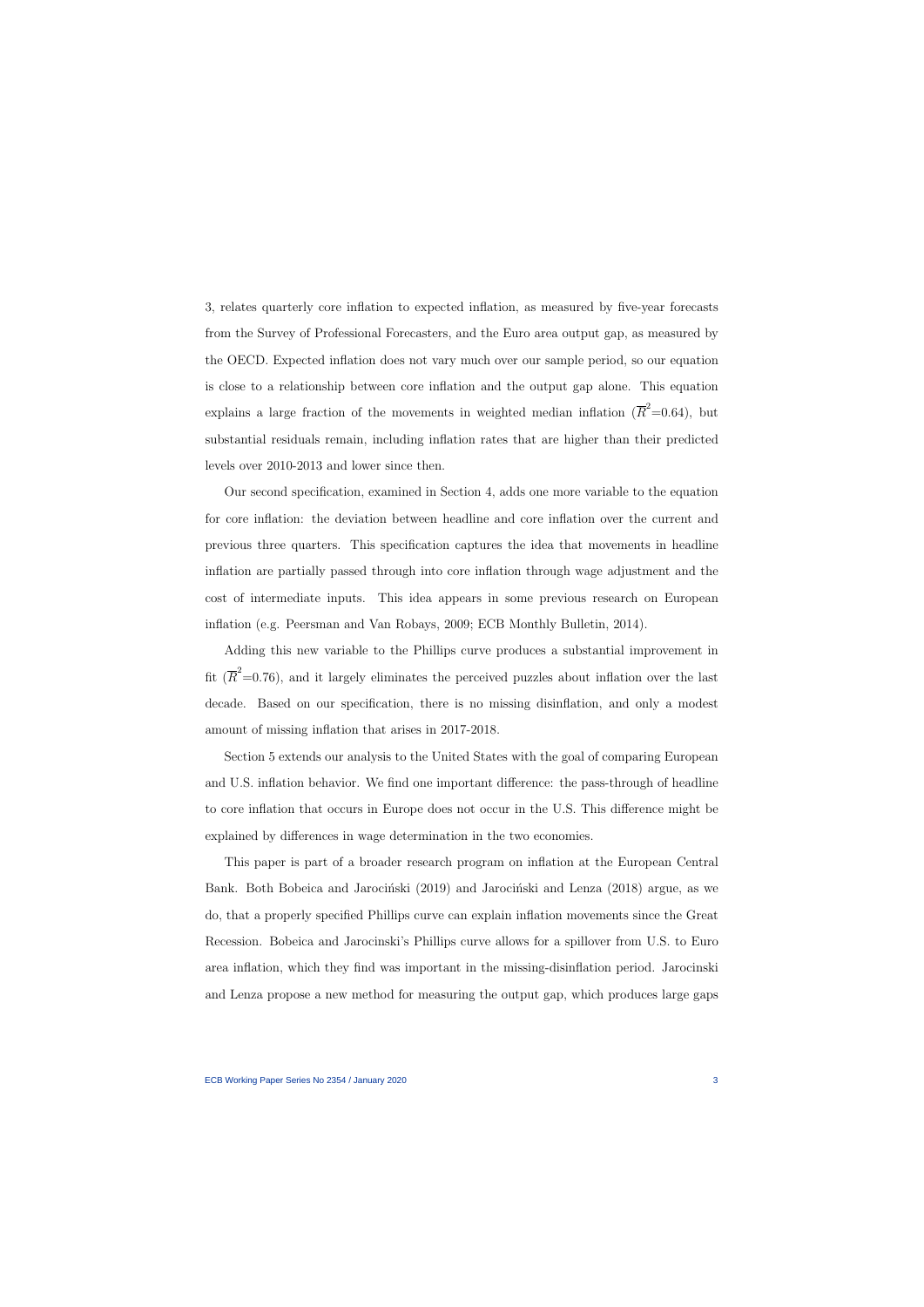in recent years and thereby helps resolve the missing-inflation puzzle. Future research should compare the importance for inflation behavior of the factors emphasized in these papers and the factors that we emphasize: the measurement of core inflation and the pass-through of headline into core.

# **2 Core Inflation in the Euro Area**

This paper seeks to explain the quarterly behavior of core inflation, as measured by the weighted median inflation rate. Here we describe this variable and compare it to the inflation rate excluding food and energy prices (XFE inflation), which is the most common measure of core inflation. We also examine the movements of weighted median inflation over 1999-2018 to see what facts we need to explain.

### Measuring Core Inflation

We construct the weighted median inflation rate from the inflation rates in the 94 industries that make up the HICP price index for the Euro area, and the industries' weights in the index. The weighted median is the inflation rate such that industries with half of the total weights have higher rates and industries with half of the weights have lower rates.

Our previous work (Ball and Mazumder, 2011 and 2019) discusses the theoretical and empirical case for measuring core inflation with the weighted median. The basic idea is that this variable filters out the transitory effects on inflation of large relative price changes caused by microeconomic factors. XFE inflation filters out large price changes in food and energy industries, but many other industries also experience large price changes. The weighted median filters out large shocks in *all* industries, producing a less volatile measure of underlying inflation.

Figure 1 compares the weighted median and XFE inflation rates over 1999-2008. We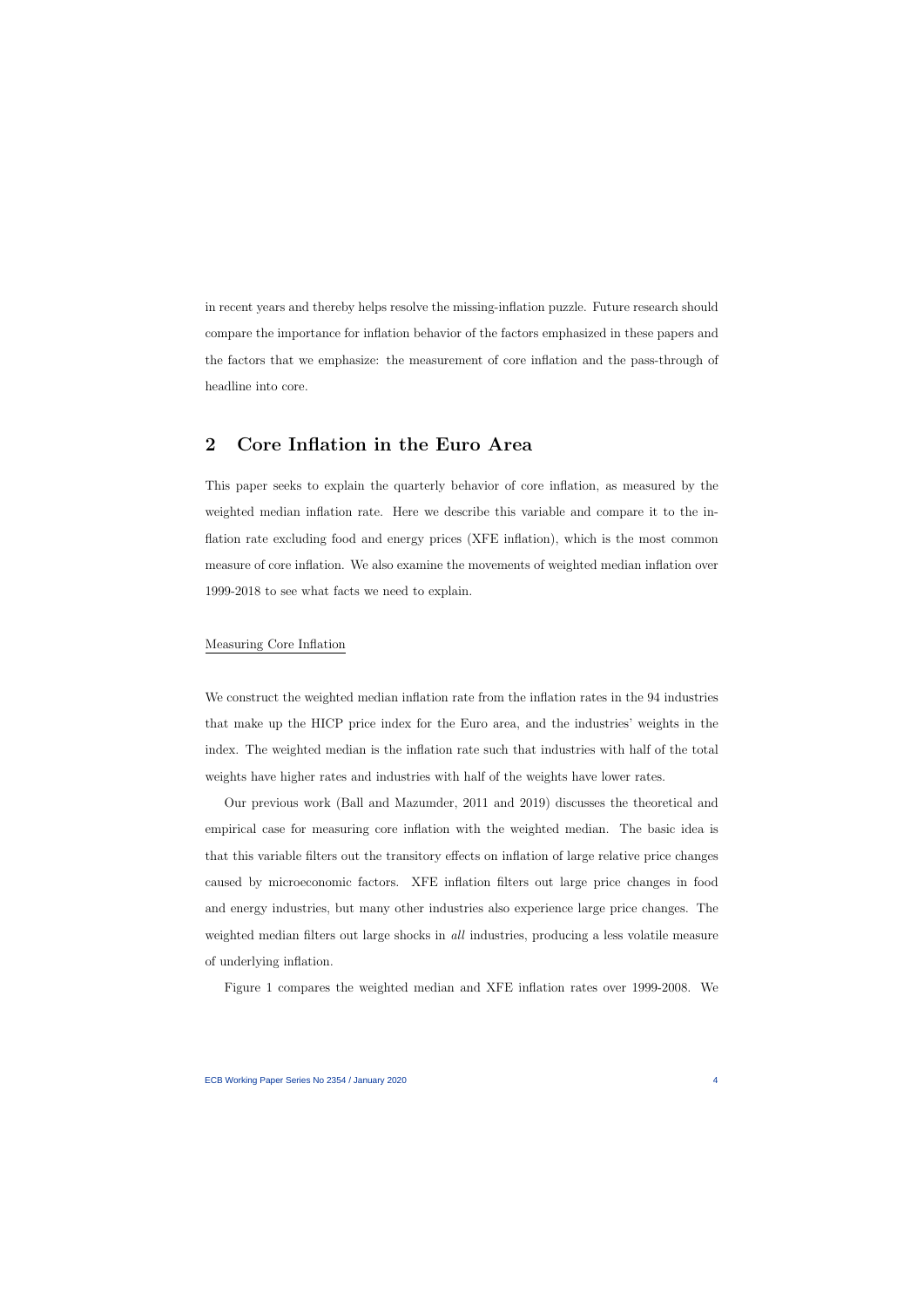examine these variables at three frequencies: monthly, quarterly, and a four-quarter moving average. We can see that monthly XFE inflation is quite a bit more volatile than monthly median inflation: the standard deviation of changes in inflation is 0.93 for XFE and 0.51 for median. This difference diminishes at higher levels of time aggregation, but the standard deviation is still larger for XFE (by a factor of 1.22 for quarterly data and 1.09 for 4-quarter averages).<sup>1</sup>

One period in which XFE inflation is especially volatile is the last two years of the sample, 2017-2018. During those years, annualized monthly rates of XFE inflation vary over a four-percentage-point range, from -1.3% to 2.7%. Median inflation rates vary by only one percentage point, from 0.8% to 1.8%.

To understand why the XFE series can be volatile, consider the month of October 2017, when XFE inflation is  $-1.3\%$  and median inflation is  $+1.3\%$ . For that month, Figure 2 shows a histogram of industry price changes within the XFE index. Each bar in the graph represents an interval of 5 percentage points in annualized inflation rates and shows the total weights in the index of industries in that range. We see a large tail of price decreases that skews the distribution to the left and pulls down XFE inflation, but not median inflation. Eight industries with total weights of about 7% have annualized inflation rates below -  $10\%$ , including education  $(-31\%)$  and transport insurance  $(-26\%)$ , while no industry has an inflation rate above  $+10\%$ <sup>2</sup>

The two core inflation rates differ somewhat in their average levels: for 1999-2018, average annual inflation is 1.71% for median and 1.45% for XFE. The average of headline HICP inflation is also 1.71%, the same to two decimal places as average median inflation. This fact means that large price changes that shift headline but not median inflation are balanced

<sup>&</sup>lt;sup>1</sup>We derive a series for monthly median inflation from monthly data on industry inflation rates, and multiply by 12 to produce annualized monthly rates. To derive quarterly median inflation, we convert monthly median inflation to monthly price levels, average over three months to get quarterly price levels, compute the percentage change from the previous to the current quarter, and multiply by four to annualize.

<sup>2</sup>There are stories behind the large price decreases in October 2017. The fall in education prices reflects a decrease in university tuition in Italy. The fall in transport insurance prices reflects a decrease in insurance premiums in Germany. (See Lis and Porqueddu (2018) in the ECB Economic Bulletin.)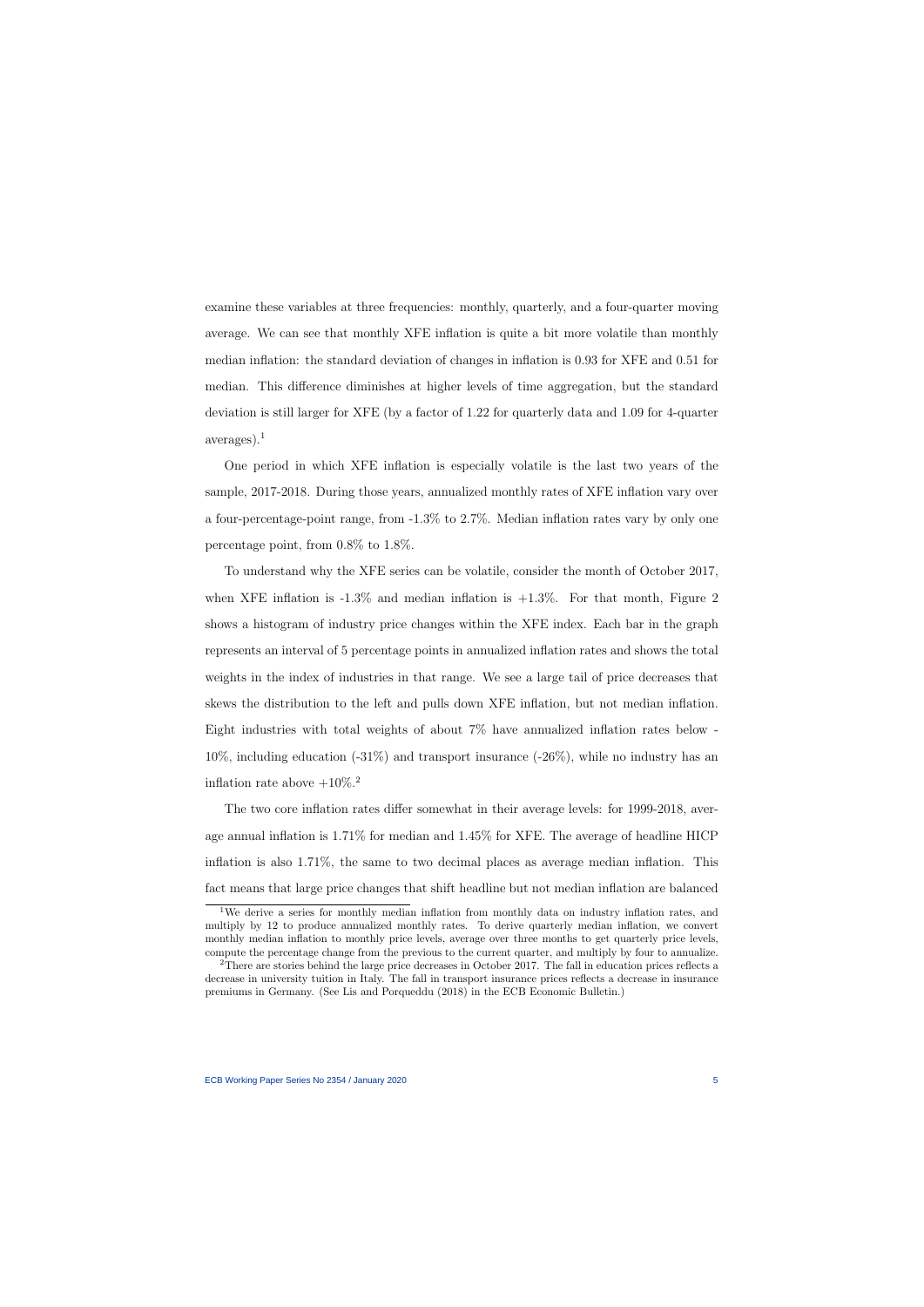over time between large decreases (like those in October 2017) and large increases. The fact that XFE inflation is lower on average than headline inflation means that the relative price of food and energy rose over the sample period.

#### The Inflation Puzzles

In Figure 1C, which shows four-quarter averages of core inflation, we also show the two recessions that have occurred in the Euro area (as dated by the CEPR): the double dip in 2008Q1-2009Q2 and 2011Q3-2013Q1 associated with the global financial crisis and the European debt crisis. Much of the recent discussion of European inflation concerns the responses or lack thereof to the recessions and the recovery since 2013, which are often characterized as a "missing disinflation" and a "missing inflation."

The Figure suggests that reports of a missing disinflation are a bit misleading, because the first recession pushed inflation down significantly: the four-quarter average of median inflation fell from 2.9% in 2008Q3 to 1.1% to 2010Q2. What may be more surprising is that inflation rebounded sharply between the two recessions, reaching 2.2% in 2011Q4, so the net decrease from 2008 to late-2011 was modest. The second recession led to a second fall in inflation, to 0.9% in 2015Q1.

In recent years, there has been a missing inflation in the sense that inflation has persistently fallen short of the ECB's target of "below but close to 2%." Inflation has risen somewhat, however, as the economy has recovered from the recessions: four-quarter median inflation rose from 0.9% in 2016Q2 to 1.5% in 2018Q4. Notice that four-quarter XFE inflation was only 1.2% in 2018Q4, so the common focus on this core inflation measure has magnified the apparent missing-inflation puzzle.

In the rest of this paper, we ask how well the ups and downs of inflation in Figure 1 can be explained by simple Phillips curves.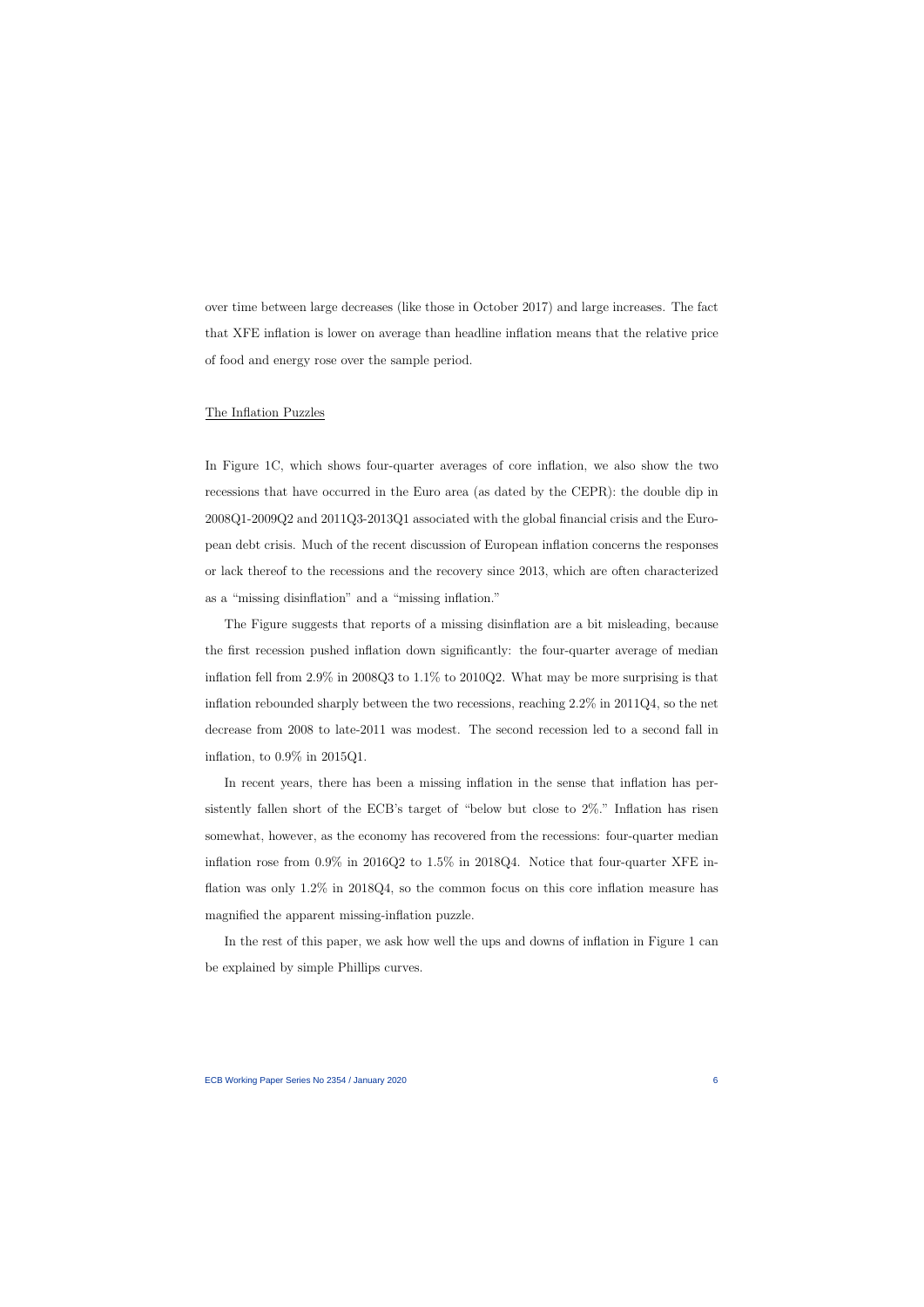### **3 The Basic Phillips Curve**

Here we examine a simple version of a textbook Phillips curve and find that it explains a large fraction of the fluctuations in core inflation in Figure 1, especially when core inflation is measured by weighted median inflation.

### Specification and Data

Following Milton Friedman (1968), we assume that core inflation is determined by expected inflation and the level of slack in the economy. Here, we measure slack with the gap between output and potential output, as estimated by the OECD. In an Appendix, we consider the robustness of our results with the other common measure of slack, the deviation of unemployment from its natural rate.

Specifically, we assume that quarterly core inflation is determined by:

$$
\pi_t = \pi_t^e + \alpha \overline{(y - y^*)}_{t-1} + \epsilon_t,\tag{1}
$$

where  $\pi$  is the annualized core inflation rate,  $\pi^e$  is expected inflation, and  $\overline{(y-y^*)}_{t-1}$  is the log difference between the four-quarter averages of actual and potential output from *t −* 4 through  $t-1$ . In assuming that quarterly inflation depends on slack over four quarters, we follow previous research on the U.S. Phillips curve.<sup>3</sup>

We compare results with the core inflation rate measured with the weighted median and with XFE inflation. For expected inflation, we use 5-year forecasts of inflation from the European Survey of Professional Forecasters. These forecasts are highly stable over our

<sup>3</sup>See, for example, Stock and Watson (2009) and Ball and Mazumder (2019). The exact timing of lags varies in previous work, and it is not clear what is best. We have also estimated a version of equation (1) that includes the output gap from *t−*3 through *t*, rather than *t−*4 through *t−*1. That change increases the  $\overline{R}^2$  of the equation modestly, from 0.64 to 0.67. However, the same change reduces the  $\overline{R}^2$ , from 0.76 to 0.73, for the augmented Phillips curve that includes the deviation of headline from median inflation (equation (2) below).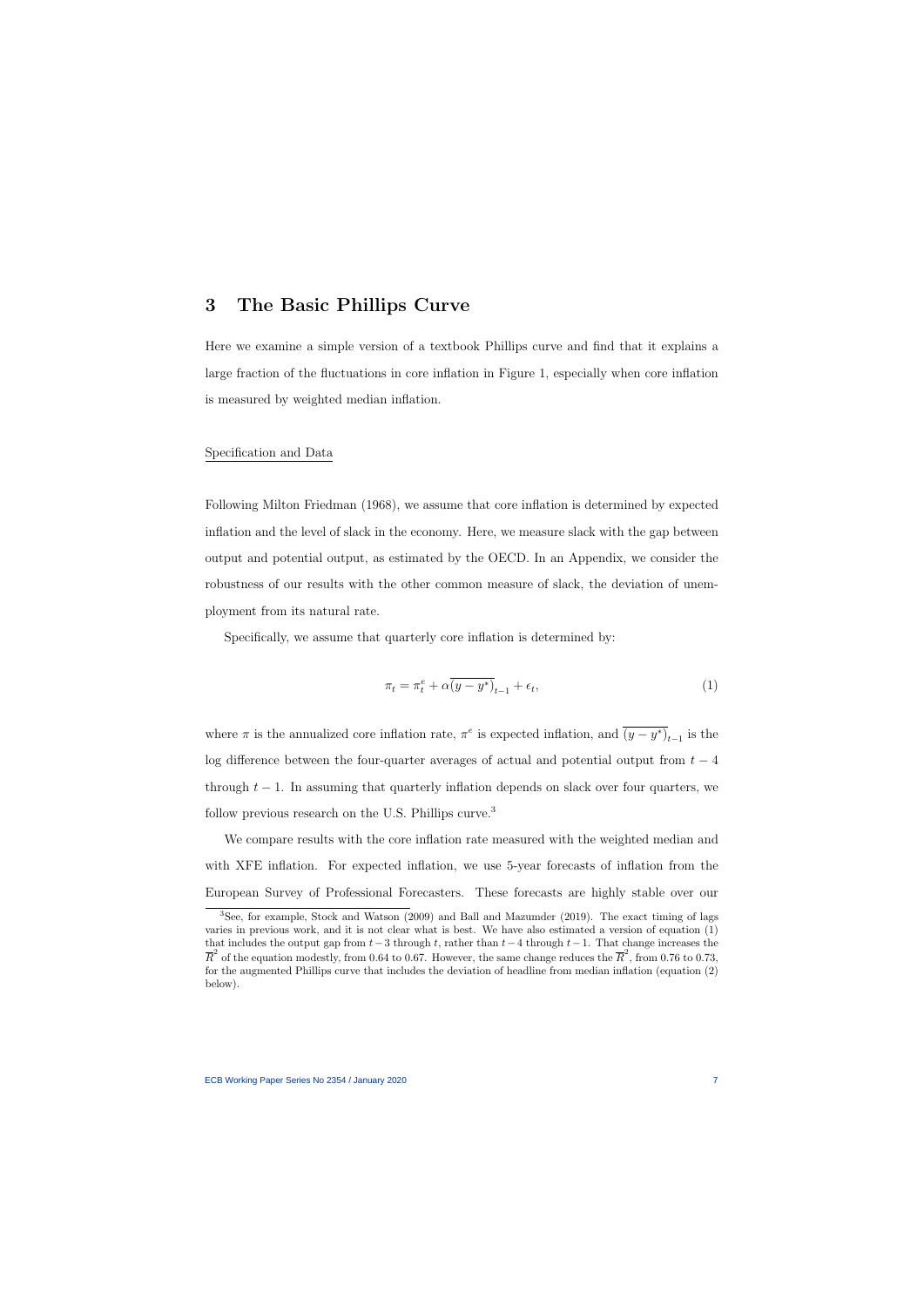twenty-year sample: they always lie in a range from 1.8 to 2.0. Therefore, in practice our specification is close to one in which  $\pi^e$  is constant and the output gap is the only variable explaining movements in core inflation.

Our data on actual output come from Eurostat, and we derive potential output from actual output and OECD estimates of the output gap. The actual output data are quarterly but the output gap estimates and implied levels of potential are only available annually. We must therefore adapt the annual series for potential output for use in our quarterly regressions. This task is made easier by the fact that the output-gap variable in our equation is measured over four quarters. We interpret our estimate of potential in a year as a four-quarter average of potential through the fourth quarter of the year; take logs of these fourth-quarter observations; and then linearly interpolate to estimate the log of four-quarter averages of potential in quarters 1, 2, and 3. We subtract the resulting quarterly series from the log of the four-quarter average of actual output to obtain the four-quarter output gap series in our regressions.

### Estimates for Alternative Core-Inflation Measures

Table 1 presents estimates of equation (1) with core inflation measured with median inflation and with XFE inflation. In each case, we present results with and without a constant term added to the equation. The theory underlying the Phillips curve implies that the constant should be zero: when the output gap is zero, inflation should equal expected inflation. Therefore, one test of the theory is whether the estimated constant is zero.

When the dependent variable is median inflation, the fit of the Phillips curve is good. The  $\overline{R}^2$  is 0.64 with no constant included, and when the constant is added it is small and statistically insignificant. The coefficient on the output term (with no constant) is 0.23: a one percentage point increase in the average output gap over the previous four quarters raises the inflation rate by a bit less than one quarter of a percentage point.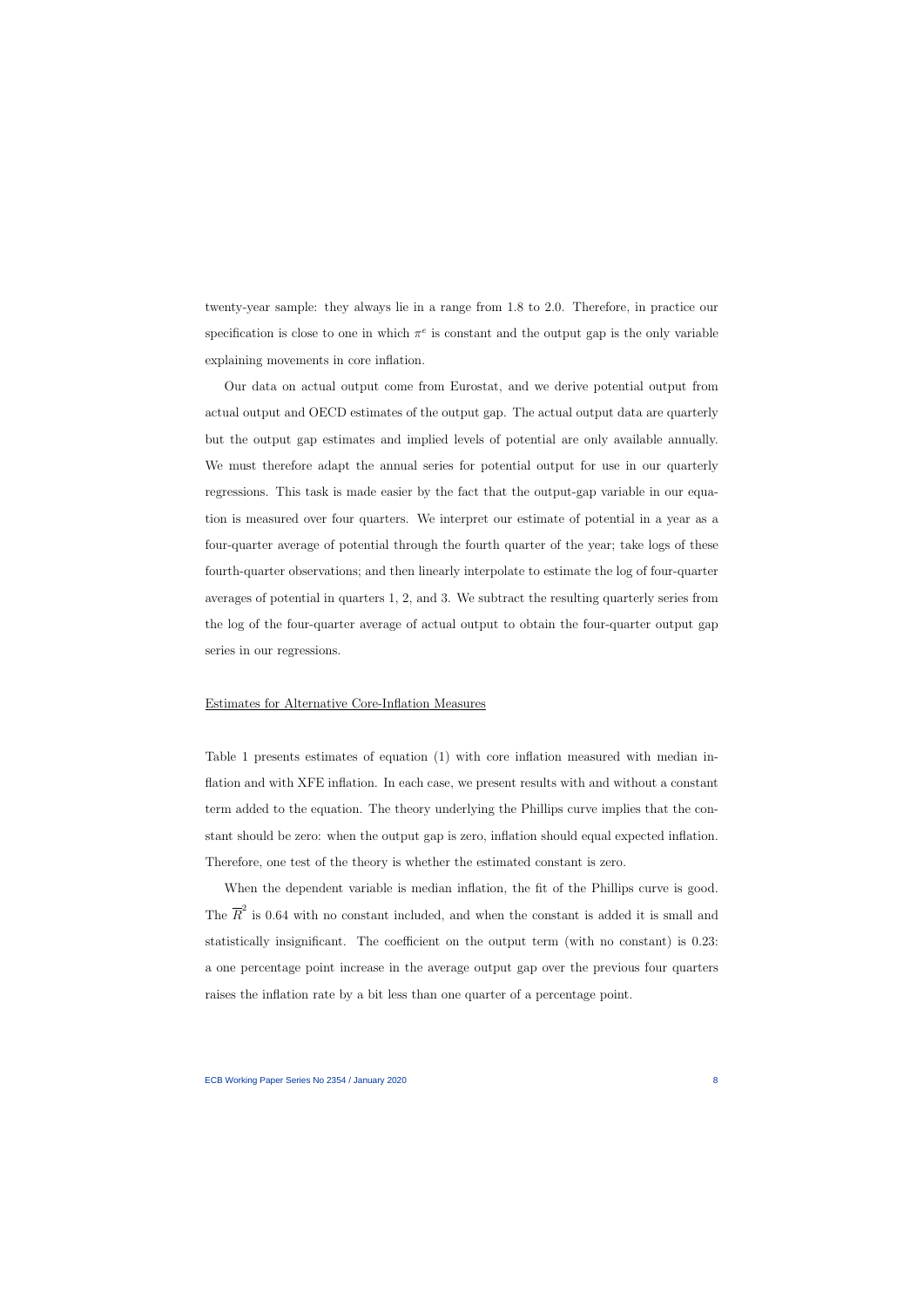When the dependent variable is XFE inflation, the coefficients on the output gap are close to those for median inflation. But the fit of the equation is substantially worse: the  $\overline{R}^2$ is 0.21 without a constant and 0.46 with a constant. This deterioration reflects the relatively large transitory fluctuations in XFE inflation shown in Figure 1, which are not explained by the output gap. When the constant is included, it is significant with an estimated value of -0.32. This result implies that XFE inflation falls short of expected inflation by an economically meaningful amount when output is at potential.

#### Fitted Values for Median Inflation

How well does our Phillips curve explain the inflation movements that have puzzled observers? To help answer this question, Figure 3 compares the path of median inflation to the fitted values from our estimated equation for that variable, with no constant (the first column of Table 1). Figure 3A shows the results for quarterly data, and Figure 3B shows smoother series created by taking four-quarter moving averages of actual and fitted inflation rates. The Figure confirms the fact, indicated by the  $\overline{R}^2$  of our regression, that the equation captures most of the broad movements in median inflation.

The differences between actual and fitted values show, however, that the puzzles about inflation since the Great Recession are not fully resolved. The fitted values match the actual fall in inflation from 2008Q3 to 2010Q2 fairly well, but fail to explain most of the rise in inflation over 2010Q2-2011Q4. This pattern produces a significant amount of missing disinflation in the sense that actual four-quarter inflation in 2011Q4 (2.16%) exceeds the level predicted by our equation (1.62%).

Consistent with suggestions of a more recent missing inflation, actual four-quarter inflation is lower than its fitted values from 2014Q3 to the end of the sample. However, the differences between the two series are modest, peaking at 0.37 percentage points in 2016Q2, when actual inflation is  $0.86\%$  and the fitted value is 1.23%. In 2018Q4, actual four-quarter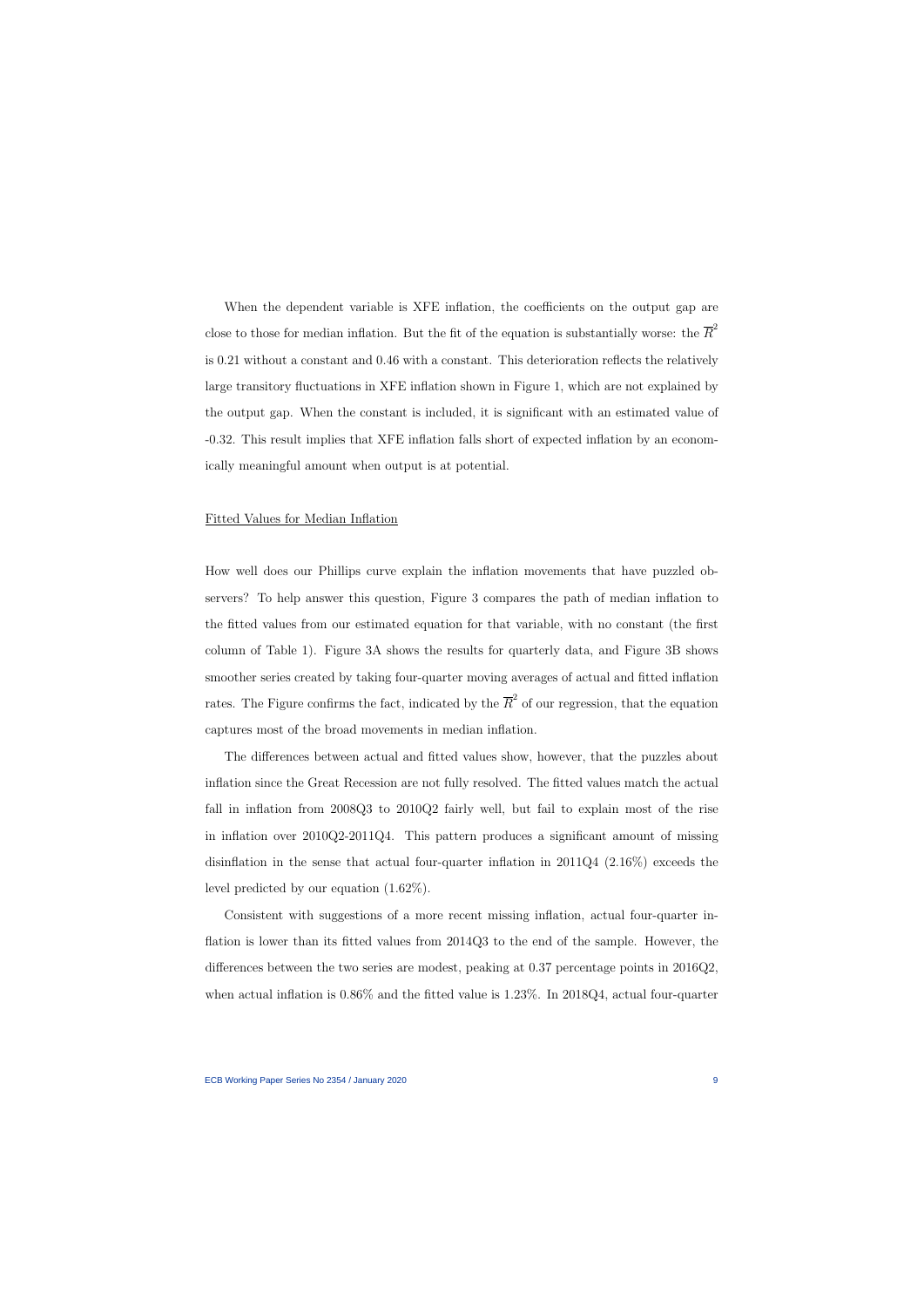inflation is 1.52% and the fitted value is 1.76%. Inflation rates after 2014 are well below the ECB's "close-to-2-percent" target, but only part of this shortfall is a puzzle. Part of it is explained by a negative output gap, albeit one that diminishes to near zero at the end of the sample.

### **4 Pass-Through from Headline to Core Inflation**

Here we show that the fit of our Phillips curve improves substantially if we add one more variable to the equation: a four-quarter moving average of the difference between headline and median inflation.

#### Motivation

Our analysis is motivated by a look at Figure 4. This Figure shows the two series from Figure 3B**–**the four-quarter averages of median inflation and of the fitted values from our basic Phillips curve**–**and adds the four-quarter average of headline inflation. The graph reveals a relationship between headline inflation and the residuals in our basic Phillips curve, which suggests that headline-inflation movements can help explain median inflation.

In particular, the major ups and downs in headline inflation since 2008 seem to pull median inflation in the same direction relative to the predictions of the basic Phillips curve. Headline inflation goes through a cycle in which it falls below median inflation over 2008Q4- 2009Q4, then rises above median inflation over 2010Q1-2013Q1, then falls below it again over 2013Q2-2016Q4. Median inflation moves toward headline inflation in each part of this cycle.

We have emphasized that large price changes in any industry can influence headline inflation. However, the broad movements in headline inflation since 2008 are explained primarily by price changes in one sector: energy. The down/up/down cycle in headline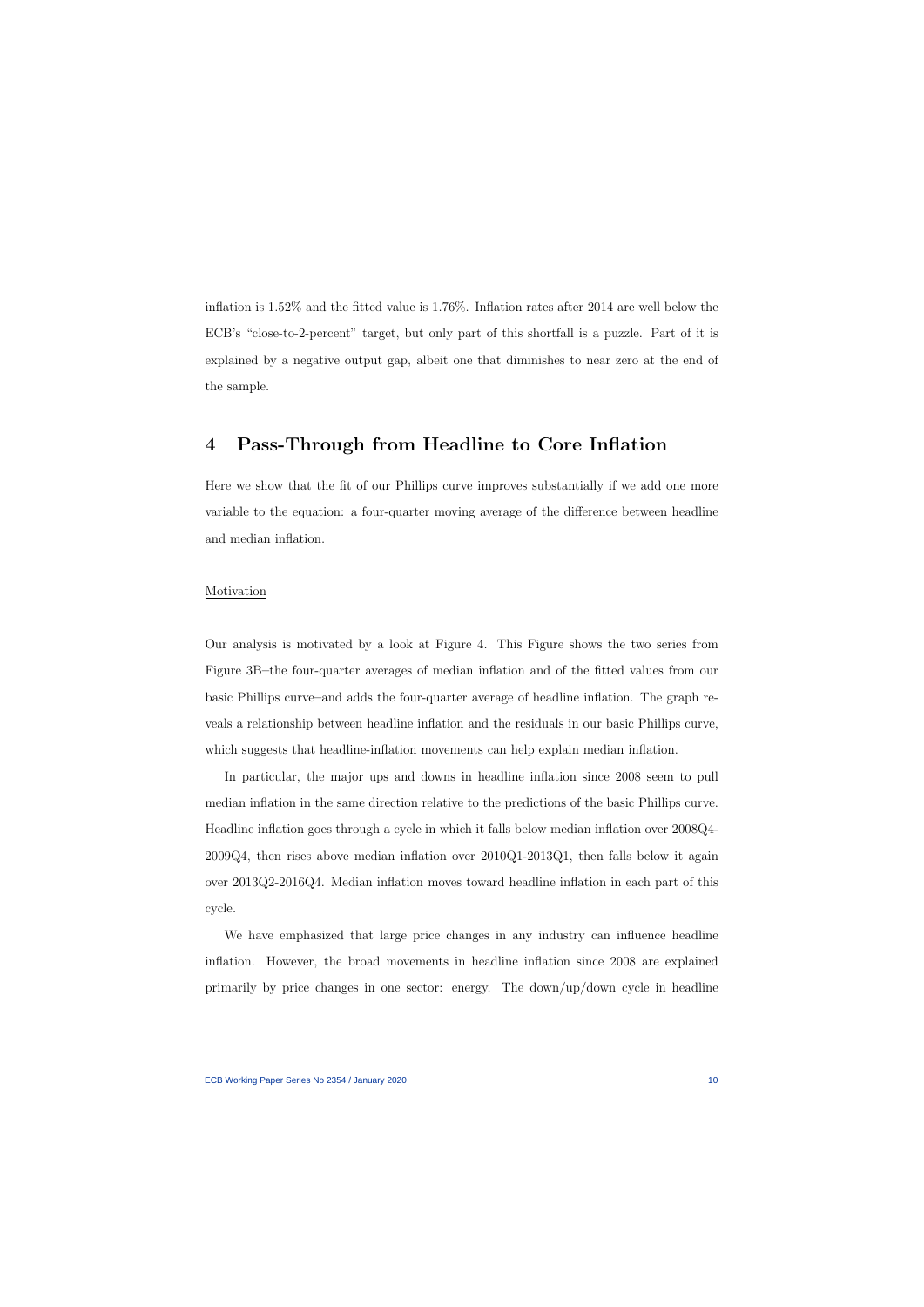inflation coincides with a similar cycle in world oil prices. It appears that oil-price shocks have indirectly affected core inflation through their effects on headline inflation.

Researchers at the ECB have also found that oil-price shocks affect core inflation, and they offer an explanation (ECB Monthly Bulletin, 2014). The direct effects of large oil-price changes on headline inflation are filtered out of core inflation (regardless of whether core is measured by median inflation or by XFE inflation). But oil-price shocks affect costs and therefore prices in non-energy industries that use oil as an input. Core inflation responds over time as the effects of the shocks move through production chains.

There is another channel through which shocks to headline inflation can feed into core inflation: wage adjustment. This idea**–**focusing again on the effects of oil prices**–**appears in the classic work of Bruno and Sachs (1985) and in Peersman and Van Robays (2009). These authors suggest that nominal wages adjust to headline-inflation shocks, protecting workers' real wages from the shocks. Changes in nominal wages are then passed through, at least in part, to core inflation.

According to Bruno and Sachs and Peersman and Van Robays, the response of wages to headline inflation arises from features of European labor markets, including formal or informal indexation and labor unions with the strength to protect real wages. These authors suggest that wages respond less to inflation in the United States, because of different labor market institutions. We will return to this comparison when we discuss the U.S. Phillips curve.

#### An Augmented Phillips Curve

Based on the foregoing discussion, we add a new variable to the Phillips curve:  $\pi^h - \pi$ , the deviation of headline inflation  $(\pi^h)$  from core inflation  $(\pi)$ . When core inflation is measured by weighted median inflation,  $\pi^h - \pi$  captures large relative price changes that skew the distribution of industry inflation rates to the left or right, pushing headline inflation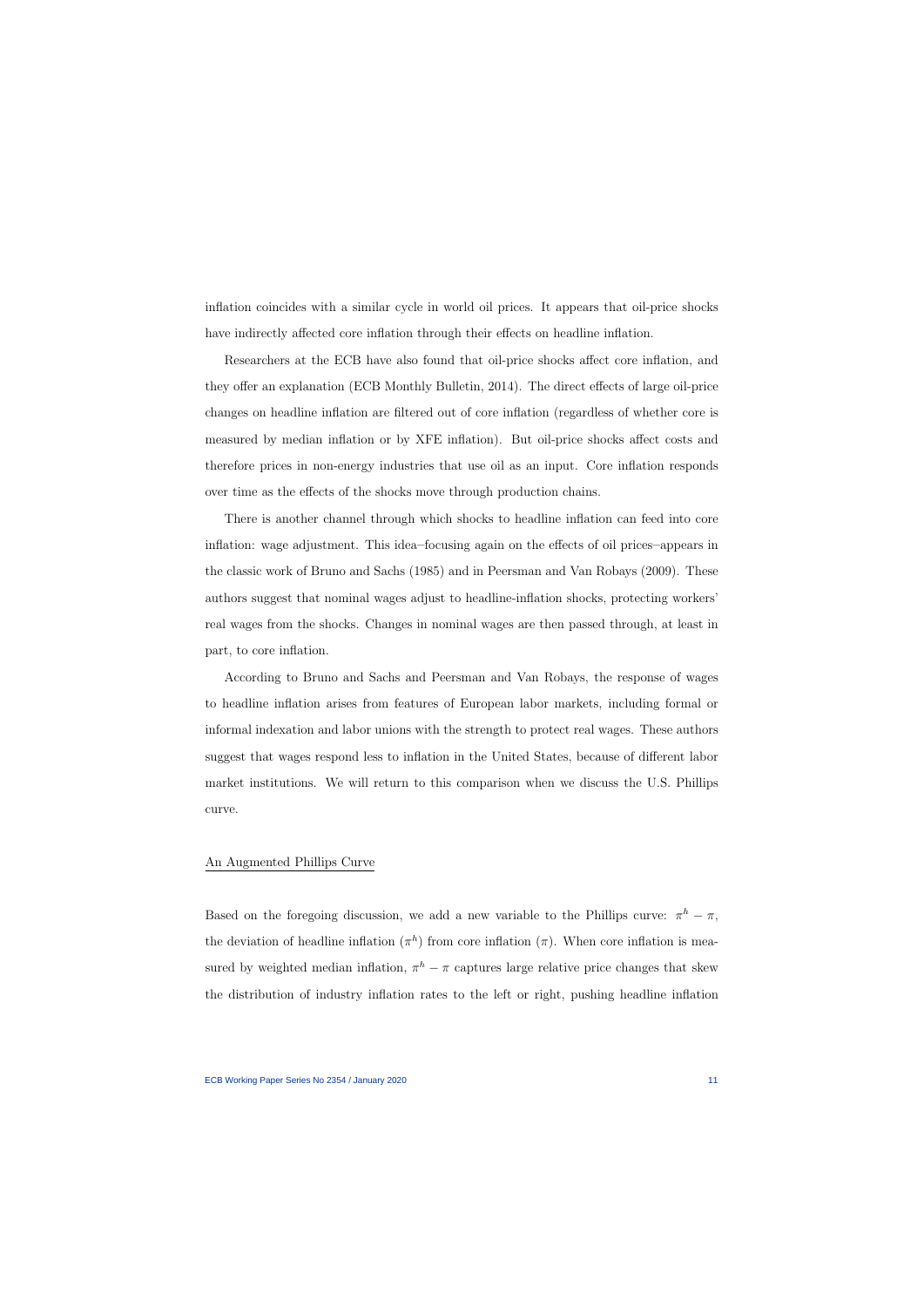above or below the median.<sup>4</sup>

As we have discussed, many of the large price changes that affect  $\pi^h - \pi$  occur in energy industries–but not all of them. Recall, for example, the large price changes for education and transport insurance in October 2017.

It presumably takes time for headline-inflation shocks to transmit to core inflation through the chain of production and wage adjustment. We therefore include lags of  $\pi^h - \pi$  in our augmented Phillips curve. Our preferred specification is

$$
\pi_t = \pi_t^e + \alpha \overline{(y - y^*)}_{t-1} + \beta \overline{(\pi^h - \pi)}_t + \epsilon_t,
$$
\n(2)

where  $\overline{(\pi^h - \pi)}_t$  is the average of  $\pi^h - \pi$  from  $t - 3$  through  $t$ .

We have also estimated a more general equation that allows different coefficients on the current  $\pi^h - \pi$  and each of its three lags. The results are consistent with our preferred specification: the contemporaneous  $\pi^h - \pi$  term is significant; the three lags are jointly significant; and we cannot reject the restriction that the four terms have equal coefficients, so only their average matters.

#### Estimates

The first two columns of Table 2 report estimates of equation (2) with core inflation measured by weighted median inflation. The output gap remains highly significant, and its coefficient is close to its coefficient in the basic Phillips curve (Table 1). The new  $\pi^h - \pi$  term is also highly significant, and including it raises the  $\overline{R}^2$  from 0.64 to 0.76. When a constant term is included, it is insignificant.

The coefficient on  $\pi^h - \pi$  is 0.34: If four-quarter headline inflation exceeds core inflation

<sup>&</sup>lt;sup>4</sup>The Phillips curve in Ball and Mankiw (1995) includes a different measure of large price changes that influence headline inflation. This variable is the total contribution to inflation of industries whose relative prices change by more than a cutoff of X percent (with X set to 10 or 25).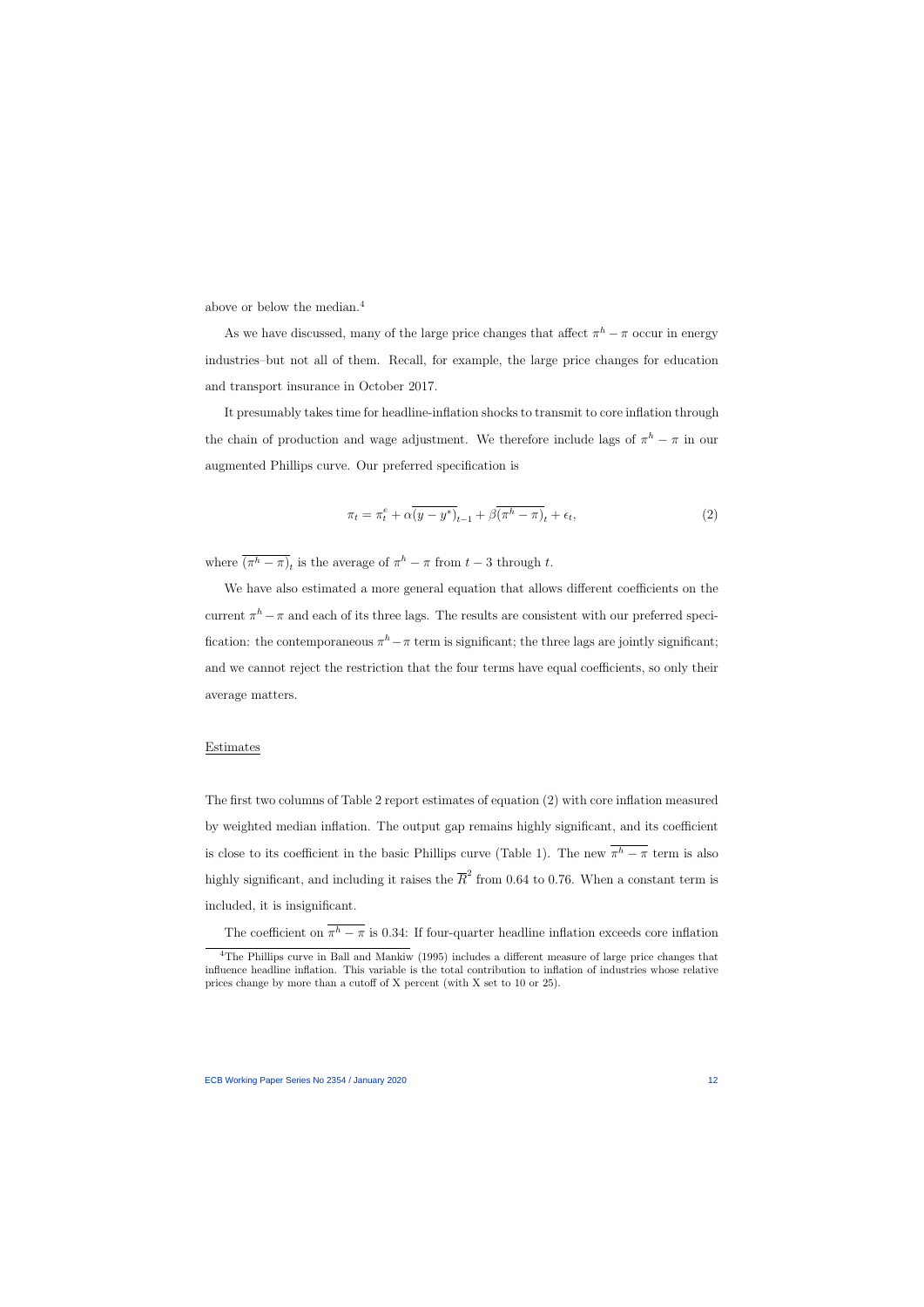by one percentage point, that difference raises current core inflation by about three tenths of a point.

The measurement of core inflation matters critically for these results. The last two columns of Table 2 report estimates of equation (2) with core measured by XFE inflation, both on the left side of the equation and in the  $\pi^h - \pi$  term on the right. In this case, the coefficient on  $\pi^h - \pi$  is insignificant ( $t < 1.0$ ), and the coefficient has the wrong sign when there is no constant term.

#### Fitted Values for the Modified Phillips Curve

Figure 5 compares the path of median inflation to the fitted values from equation (2) with no constant (the first column of Table 2). We again present results for quarterly inflation and for four-quarter averages. We see that the fit of the equation improves markedly compared to the basic Phillips curve without  $\pi^h - \pi$ . For four-quarter averages, the fitted values almost exactly match the fall in actual inflation from 2008Q3 to 2010Q2, and they come close to matching the rise in inflation from 2010Q3 to 2011Q4.

The recent missing-inflation puzzle does not disappear entirely, but it diminishes. For four-quarter averages, actual inflation falls persistently below the fitted values only in 2017Q2, compared to 2014Q3 for the basic Phillips curve. The gap between fitted and actual fourquarter inflation peaks at 0.29 points in 2017Q4. In the last quarter of the sample, 2018Q4, the fitted value is 1.80 and actual inflation is 1.52.

### **5 Comparison to the United States**

We have developed a Phillips curve that captures the behavior of median inflation in the Euro area. Is this behavior specific to Europe, or does our specification also explain inflation in other economies? To address this question, we estimate this paper's Phillips curves for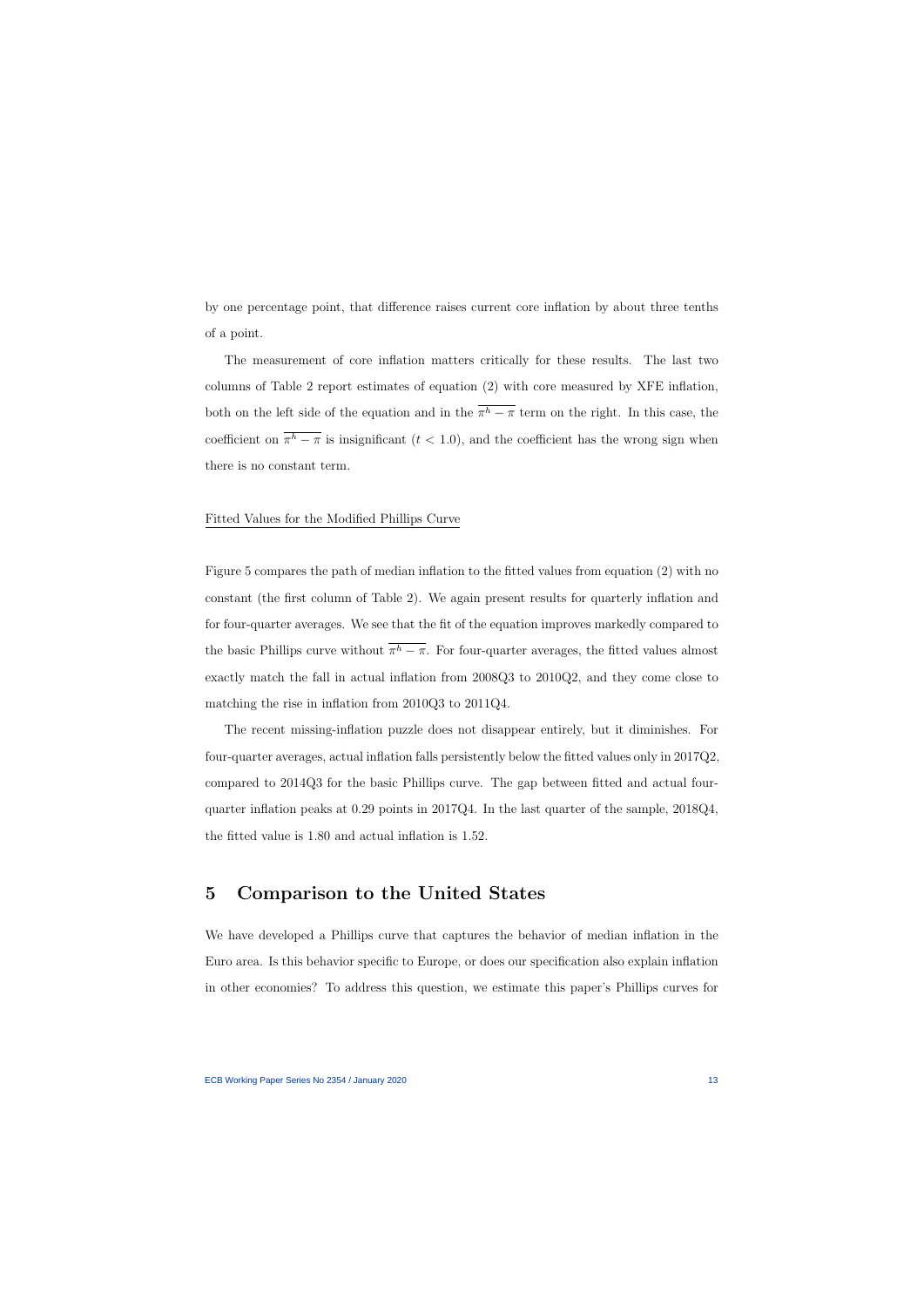the United States, both the basic Phillips curve (equation (1)) and the version that includes headline-inflation shocks (equation  $(2)$ ).

In this analysis, we measure core inflation with the weighted median CPI inflation rate published by the Federal Reserve Bank of Cleveland. As we did for Europe, we construct a four-quarter moving average of the output gap from annual OECD estimates of potential output. We measure expected inflation with ten-year forecasts from the U.S. Survey of Professional Forecasters. The sample period is 1986-2018, which is based on the availability of the potential output series.

Table 3 presents our Phillips-curve estimates for the U.S. For the basic Phillips curve (1), the results are similar to those for Europe. The output gap is highly significant, and when a constant term is included it is insignificant. The coefficients on the output gap are somewhat smaller than those for Europe (in the equation without a constant, the coefficient is 0.17 for the U.S. and 0.23 for Europe), but these differences are not statistically significant.

In contrast, when the  $\pi^h - \pi$  term is added to the Phillips curve, the U.S. results diverge sharply from the European results. There is no evidence that the headline-inflation movements captured by  $\pi^h - \pi$  push core inflation in the same direction. The estimated coefficients on  $\pi^h - \pi$  are statistically insignificant (*t* < 0.4) and they have the wrong sign (negative).

Recall that one motivation for including  $\pi^h - \pi$  in the European Phillips curve is the idea that nominal wages respond to headline-inflation shocks. Bruno and Sachs and Peersman and Van Robays suggest that this aspect of wage behavior arises from labor-market institutions that exist in Europe but not the United States. This line of thinking might explain our findings that  $\pi^h - \pi$  influences core inflation in Europe but not the U.S.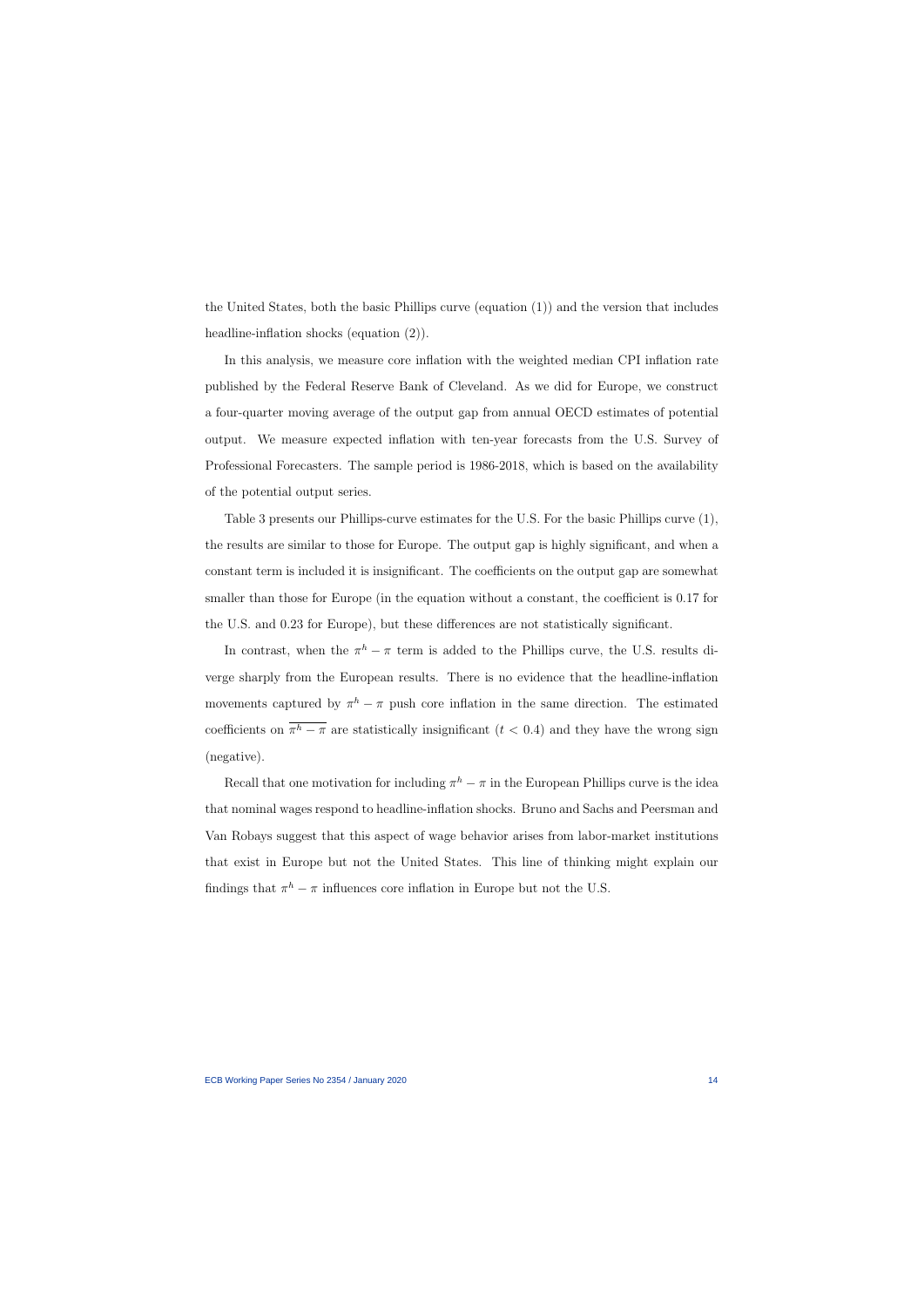# **6 Conclusion**

One theme of this paper is the measurement of core inflation. For the Euro area, as for the United States, we find that the weighted median inflation rate is a less volatile measure of core inflation, and one whose movements are easier to explain, than the inflation rate excluding food and energy prices. We hope that this research encourages students of European inflation to pay more attention to the weighted median.

We find that fluctuations in weighted median inflation in the Euro area are well explained by a simple Phillips curve. In this equation, median inflation is determined by expected inflation, the gap between actual and potential output, and the pass-through of headlineinflation shocks to core inflation.

The most notable residuals in our equation appear in 2017-2018, the last two years of our sample. The equation modestly over-predicts the levels of median inflation in those years, which suggests there is some truth in the common perception of a "missing inflation." Going forward, we will see whether this anomaly persists, and we should seek to explain it.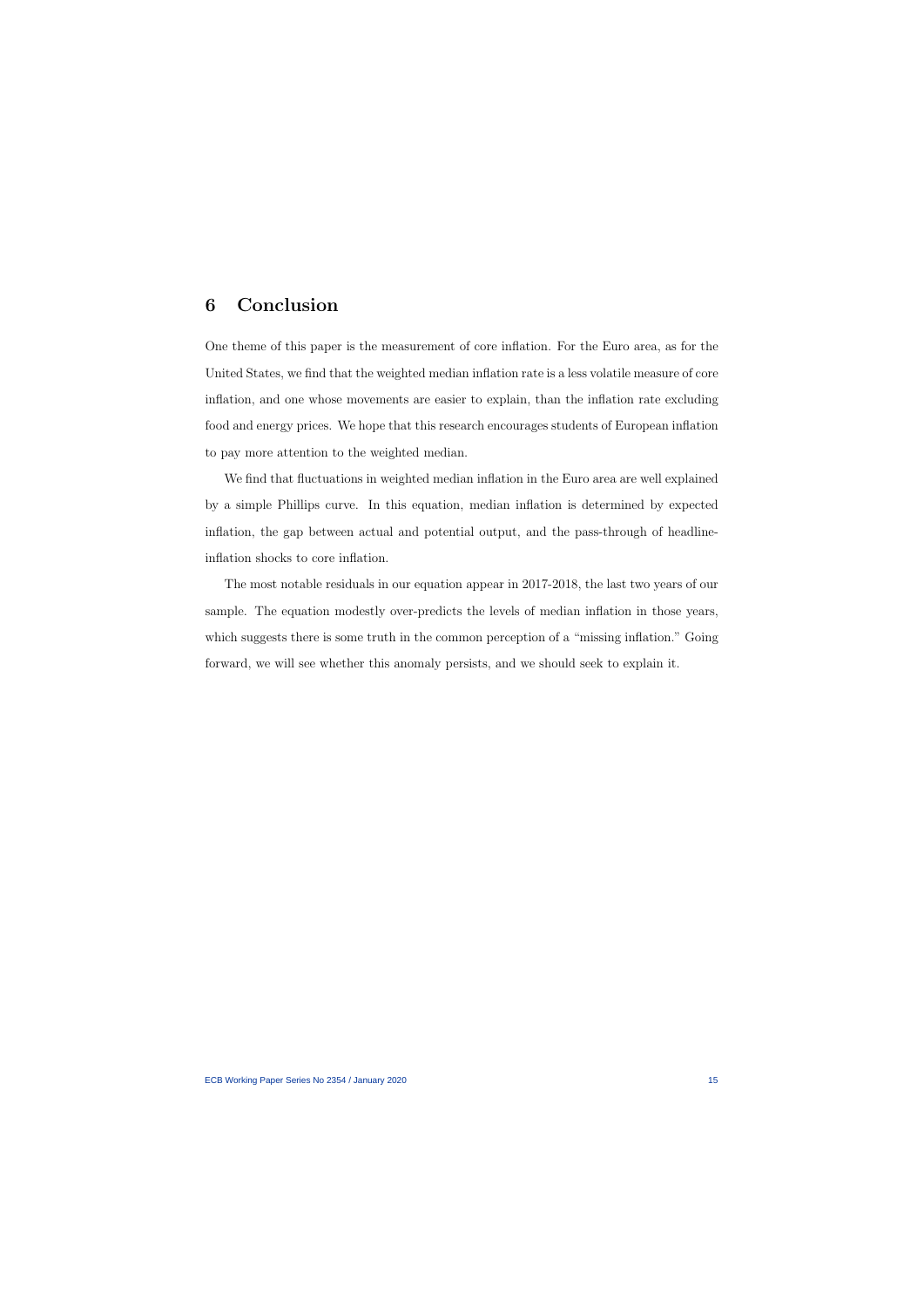## **Appendix: A Phillips Curve with Unemployment Gaps**

Studies of the Phillips curve sometimes measure economic slack with the gap between output and potential output, and sometimes with the gap between unemployment and its natural rate. The main text of this paper uses the output gap and this Appendix uses the unemployment gap. The basic Phillips curve becomes:

$$
\pi_t = \pi_t^e + \alpha \overline{(u - u^*)}_{t-1} + \epsilon_t,
$$
\n(A1)

where  $(u - u^*)_{t-1}$  is the log difference between the averages of unemployment and its natural rate from  $t-1$  through  $t-4$ .

We construct  $(u - u^*)$  from quarterly data on the unemployment rate and annual OECD estimates of the natural rate. Our method parallels our construction of four-quarter output gaps in our main analysis.

Table A1 presents estimates of the unemployment Phillips curve (A1), and of that equation augmented with our headline-inflation-shock variable  $\pi^h - \pi_t$ . We omit constant terms (which are insignificant if we include them). Broadly, the results tell the same story as our output-gap Phillips curves. The coefficients on the unemployment gap are negative and highly significant, confirming the tradeoff between slack and inflation.

However, the equations do not fit the data as well as the output-gap Phillips curves. For the basic Phillips curve, the  $\overline{R}^2$  falls from 0.64 to 0.53 when the output gap is replaced by the unemployment gap. When the  $\overline{\pi^h - \pi}$  term is included, the  $\overline{R}^2$  falls from 0.76 to 0.67.

Figure A1 shows four-quarter averages of actual median inflation and the fitted values from the unemployment Phillips curve with  $\pi^h - \pi$  included. We can compare this Figure to Figure 5B, which is the same except that slack is measured by the output gap. We see that the fit is worse with the unemployment gap in part because the fitted values for median inflation fall by less than the actual values over 2009Q1-2011Q2, after the global financial crisis. This pattern is the opposite of a missing disinflation.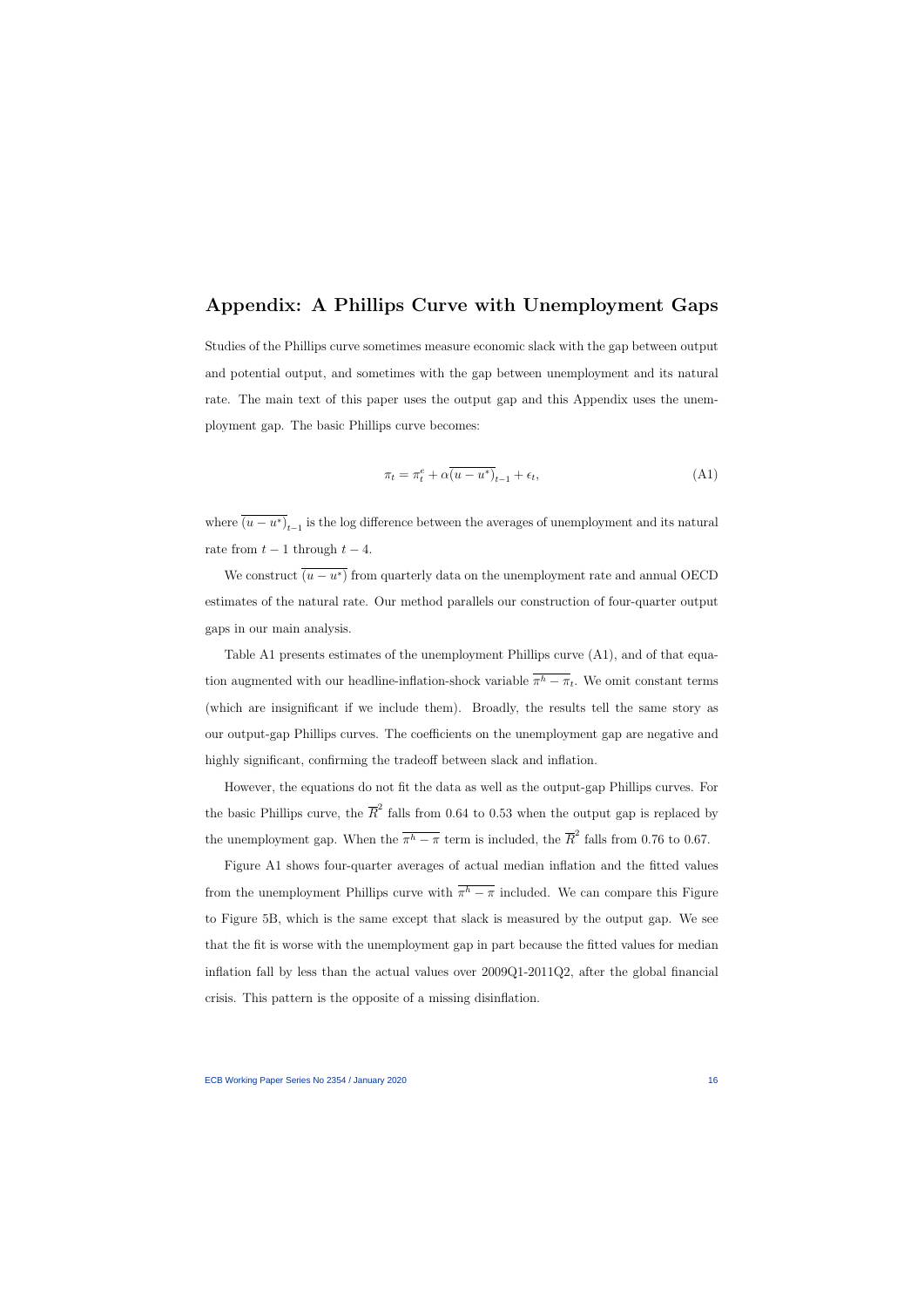These results reflect the fact that  $(u - u^*)$  does not rise much after the global crisis: it peaks at 0.4 percentage points in 2009Q4. This level is much lower than the level after the European debt crisis, when  $(u - u^*)$  rises to 3.0 points in 2013Q4. By contrast, the  $(y - y^*)$ series indicates almost as much slack after the first crisis as after the second. As a result, the Phillips curve with  $(y - y^*)$  can better explain the substantial fall in inflation in both episodes.

### **References**

- Ball, L. and N. G. Mankiw (1995): "Relative-Price Changes as Aggregate Supply Shocks," *The Quarterly Journal of Economics*, 110, 161–193.
- BALL, L. AND S. MAZUMDER (2011): "Inflation Dynamics and the Great Recession," *Brookings Papers on Economic Activity*, 337–405.
- (2019): "The Nonpuzzling Behavior of Median Inflation," NBER Working Papers 25512, National Bureau of Economic Research, Inc.
- BOBEICA, E. AND M. JAROCIŃSKI (2019): "Missing Disinflation and Missing Inflation: A VAR Perspective," *International Journal of Central Banking*, 15, 199–232.
- BOBEICA, E. AND A. SOKOL (2019): "Drivers of underlying inflation in the euro area over time: a Phillips curve perspective," *ECB Economic Bulletin*, April.
- BRUNO, M. AND J. SACHS (1985): *Economics of worldwide stagflation*, Harvard University Press.
- BRYAN, M. AND S. CECCHETTI (1994): "Measuring Core Inflation," in *Monetary Policy*, ed. by N.G. Mankiw, The University of Chicago Press.
- Ciccarelli, M. and C. Osbat (2017): "Low inflation in the euro area: Causes and consequences," Occasional Paper Series 181, European Central Bank.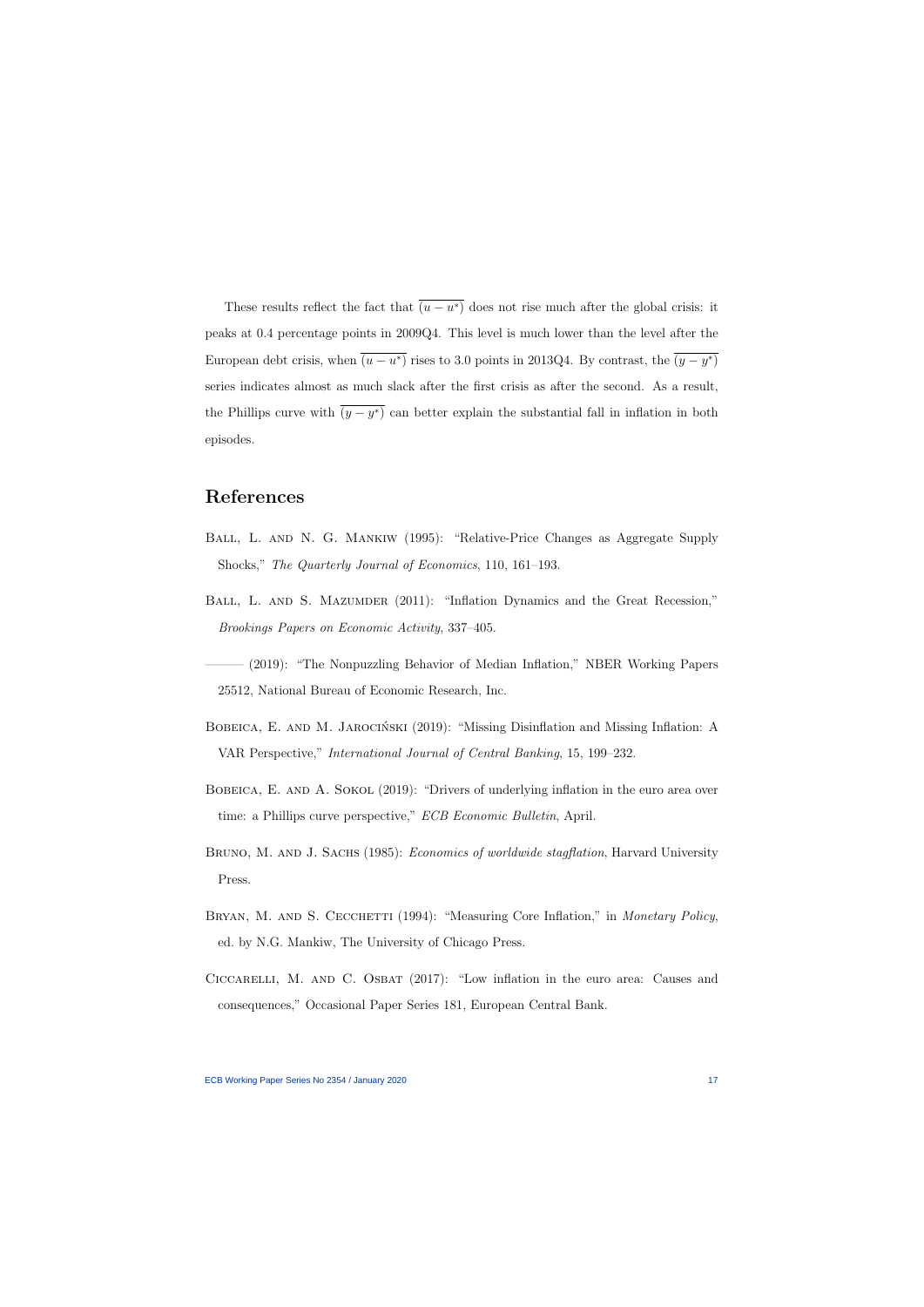- Cœure, B. (2019): "The rise of services and the transmission of monetary policy," *Speech at the 21st Geneva Conference on the World Economy*.
- DRAGHI, M. (2019): "Twenty Years of the European Central Bank's Monetary Policy," *Speech at the ECB Forum on Central Banking, Sintra*.
- ECB MONTHLY BULLETIN (2014): "Indirect effects of oil price developments on euro area inflation," December.
- FRIEDMAN, M. (1968): "The Role of Monetary Policy," *American Economic Review*, 58, 1–17.
- JAROCIŃSKI, M. AND M. LENZA (2018): "An Inflation-Predicting Measure of the Output Gap in the Euro Area," *Journal of Money, Credit and Banking*, 50, 1189–1224.
- LIS, E. AND M. PORQUEDDU (2018): "The role of seasonality and outliers in HICP inflation excluding food and energy," *ECB Economic Bulletin*, February.
- Peersman, G. and I. Van Robays (2009): "Oil and the Euro area economy," *Economic Policy*, 24, 603–651.
- STOCK, J. AND M. WATSON (2009): "Phillips Curve Inflation Forecasts," in *Understanding Inflation and the Implications for Monetary Policy*, ed. by J. Fuhrer, Y. Kodrzycki, J. Little, and G. Olivei, Cambridge: MIT Press, 99–202.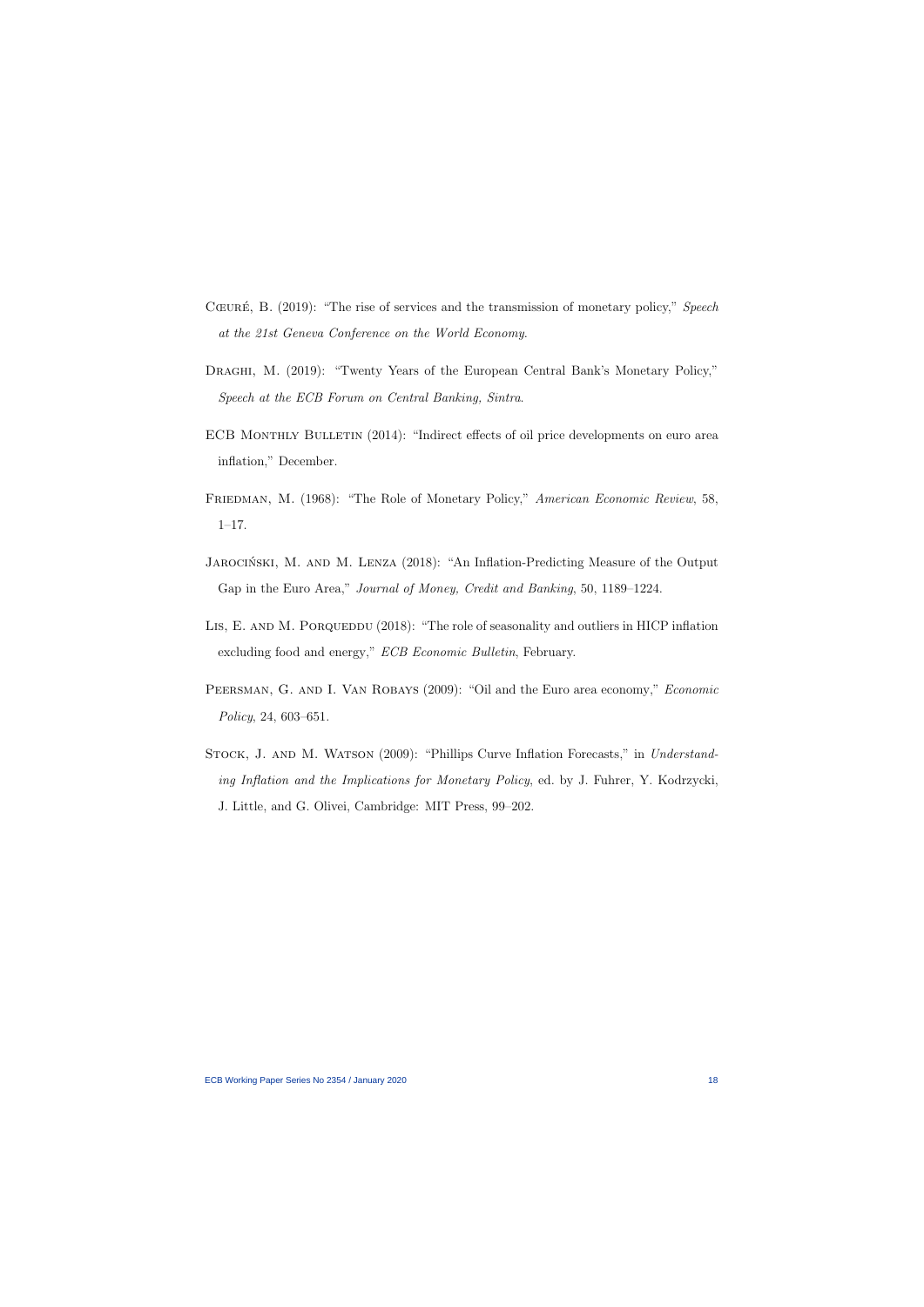| $\pi_t = \pi_t^e + \alpha (y - y^*)_{t-1} + \epsilon_t$ |                  |          |                      |          |  |  |
|---------------------------------------------------------|------------------|----------|----------------------|----------|--|--|
|                                                         | Median Inflation |          | <b>XFE</b> Inflation |          |  |  |
| Constant                                                |                  | $-0.052$ |                      | $-0.320$ |  |  |
|                                                         |                  | (0.060)  |                      | (0.086)  |  |  |
| $\alpha$                                                | 0.228            | 0.221    | 0.238                | 0.194    |  |  |
|                                                         | (0.024)          | (0.025)  | (0.037)              | (0.031)  |  |  |
| $\overline{R}^2$                                        | 0.643            | 0.646    | 0.207                | 0.459    |  |  |
| S.E. of Reg.                                            | 0.345            | 0.343    | 0.540                | 0.447    |  |  |

Table 1: Euro Area Basic Phillips Curve, 1999Q1-2018Q4

Note: OLS with robust (HAC) standard errors is used (standard errors in parentheses).  $\pi_t$  is core inflation in quarter  $t$ , and  $\pi_t^e$  is the ECB's SPF mean point forecast of 5-year ahead inflation (1999Q2-4 and 2000Q2-Q4 are linearly interpolated due to missing data).  $(y - y^*)_{{t-1}}$  is the average output gap from  $t-4$  through  $t-1$  based on OECD estimates of potential output.

| $\pi_t = \pi_t^e + \alpha (y - y^*)_{t-1} + \beta (\pi^h - \pi)_t + \epsilon_t$ |                  |          |                      |          |  |
|---------------------------------------------------------------------------------|------------------|----------|----------------------|----------|--|
|                                                                                 | Median Inflation |          | <b>XFE</b> Inflation |          |  |
| Constant                                                                        |                  | $-0.066$ |                      | $-0.356$ |  |
|                                                                                 |                  | (0.047)  |                      | (0.100)  |  |
| $\alpha$                                                                        | 0.209            | 0.200    | 0.243                | 0.183    |  |
|                                                                                 | (0.017)          | (0.019)  | (0.038)              | (0.037)  |  |
| B                                                                               | 0.341            | 0.349    | $-0.095$             | 0.121    |  |
|                                                                                 | (0.065)          | (0.062)  | (0.157)              | (0.123)  |  |
| $\overline{R}^2$                                                                | 0.755            | 0.764    | 0.209                | 0.467    |  |
| S.E. of Req.                                                                    | 0.286            | 0.280    | 0.540                | 0.443    |  |

Table 2: Euro Area Phillips Curve with Price Shock, 1999Q1-2018Q4

Note: OLS with robust (HAC) standard errors is used (standard errors in parentheses).  $\pi_t$  is core inflation in quarter  $t$ ,  $\pi_t^h$ is headline inflation, and  $\pi_t^e$  is the ECB's SPF mean point forecast of 5-year ahead inflation (1999Q2-4 and 2000Q2-Q4 are linearly interpolated due to missing data).  $(y - y^*)_{{t-1}}$  is the average output gap from  $t - 4$  through  $t - 1$  based on OECD estimates of potential output.  $(\pi^h - \pi)_t$  is the average difference between headline and core inflation from  $t-3$  through  $t$ .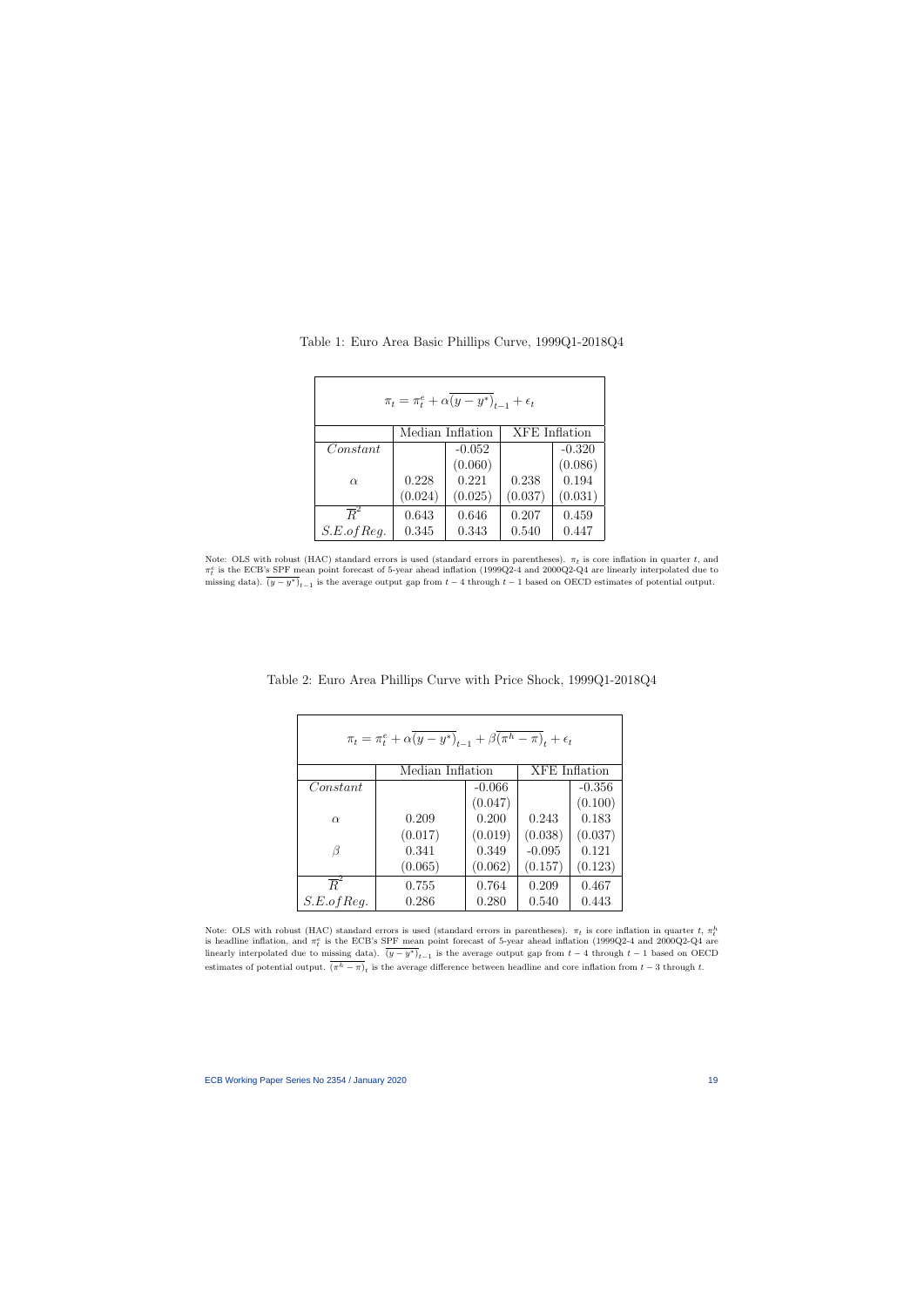| $\pi_t = \pi_t^e + \alpha \overline{(y-y^*)}_{t-1} + \beta (\pi^h - \pi)_t + \epsilon_t$ |                                                                     |         |          |          |  |
|------------------------------------------------------------------------------------------|---------------------------------------------------------------------|---------|----------|----------|--|
|                                                                                          | With Headline-Inflation Shocks<br>Without Headline-Inflation Shocks |         |          |          |  |
| Constant                                                                                 |                                                                     | 0.040   |          | 0.036    |  |
|                                                                                          |                                                                     | (0.065) |          | (0.065)  |  |
| $\alpha$                                                                                 | 0.169                                                               | 0.177   | 0.172    | 0.178    |  |
|                                                                                          | (0.049)                                                             | (0.047) | (0.049)  | (0.047)  |  |
| $\beta$                                                                                  |                                                                     |         | $-0.030$ | $-0.026$ |  |
|                                                                                          |                                                                     |         | (0.080)  | (0.080)  |  |
| $\overline{R}^2$                                                                         | 0.665                                                               | 0.664   | 0.664    | 0.662    |  |
| S.E. of Reg.                                                                             | 0.506                                                               | 0.507   | 0.507    | 0.508    |  |

Table 3: U.S. Phillips Curve, 1986Q1-2018Q4

Note: OLS with robust (HAC) standard errors is used (standard errors in parentheses).  $\pi_t$  is core inflation in quarter *t*, and  $\pi_t^e$  is the Philadelphia Fed's SPF mean point forecast of 10-year ahead inflation.  $\overline{(y-y^*)}_{t-1}$  is the average output gap from *t* − 4 through *t* − 1 based on OECD estimates of potential output.  $(π<sup>h</sup> − π)<sub>t</sub>$  is the average difference between headline and core inflation from  $t - 3$  through  $t$ .

Table A1: Euro Area Phillips Curve with Unemployment Gap, 1999Q1-2018Q4

| $\pi_t = \pi_t^e + \alpha (u - u^*)_{t-1} + \beta (\pi^h - \pi)_t + \epsilon_t$ |                                   |                                |  |  |
|---------------------------------------------------------------------------------|-----------------------------------|--------------------------------|--|--|
|                                                                                 | Without Headline-Inflation Shocks | With Headline-Inflation Shocks |  |  |
| $\alpha$                                                                        | $-0.312$                          | $-0.286$                       |  |  |
|                                                                                 | (0.037)                           | (0.027)                        |  |  |
| ß                                                                               |                                   | 0.378                          |  |  |
|                                                                                 |                                   | (0.083)                        |  |  |
| $\overline{R}^2$                                                                | 0.527                             | 0.666                          |  |  |
| S.E. of Req.                                                                    | 0.397                             | 0.333                          |  |  |

Note: OLS with robust (HAC) standard errors is used (standard errors in parentheses).  $\pi_t$  is core inflation in quarter  $t$ , and *π e t* is the ECB's SPF mean point forecast of 5-year ahead inflation (1999Q2-4 and 2000Q2-Q4 are linearly interpolated due to missing data).  $(u - u^*)_{{t-1}}$  is the average unemployment gap from  $t-4$  through  $t-1$  based on OECD estimates of the equilibrium unemployment rate.  $(\pi^h - \pi)_t$  is the average difference between headline and core inflation from  $t-3$  through  $t$ .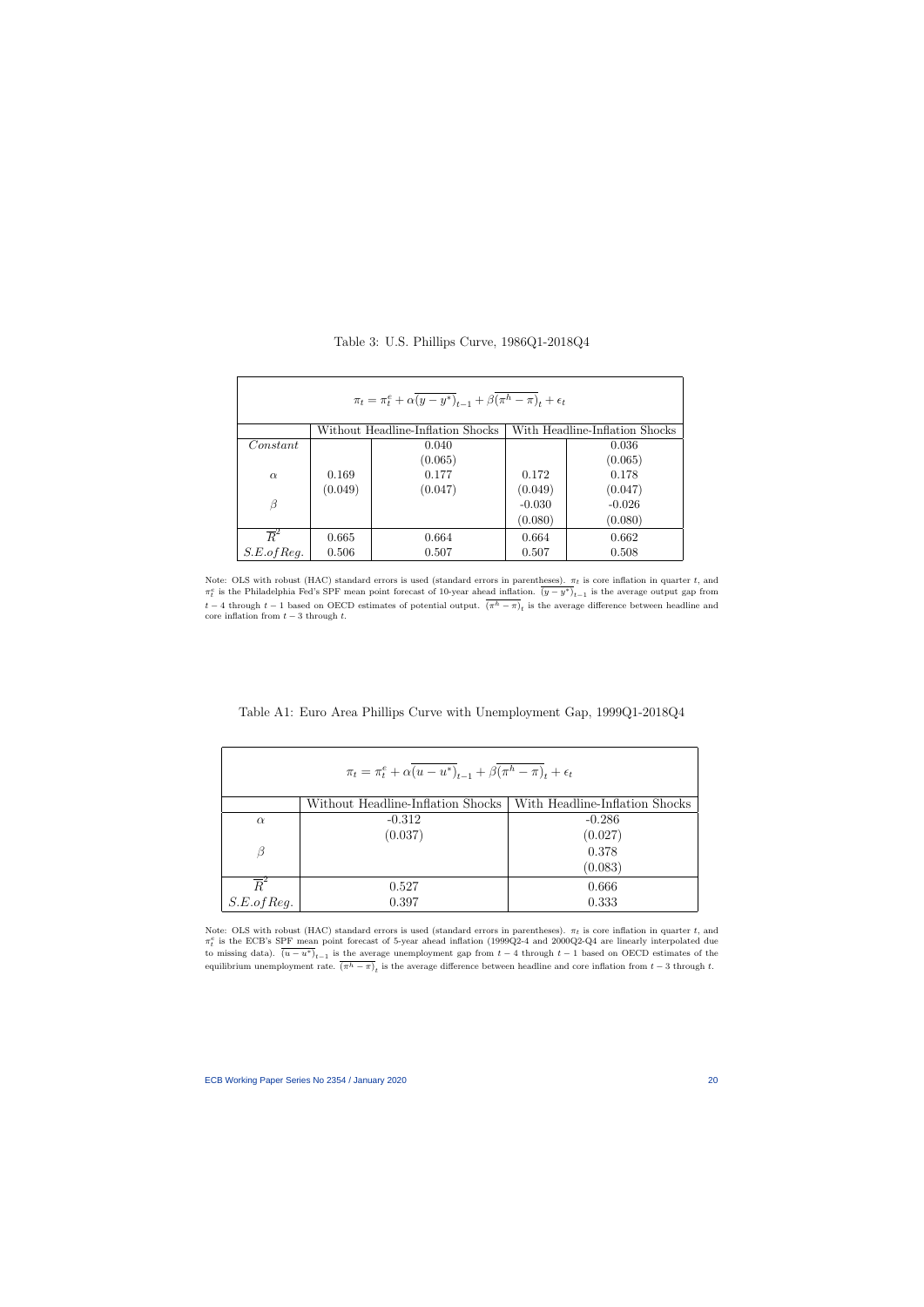

(a) Monthly

(b) Quarterly

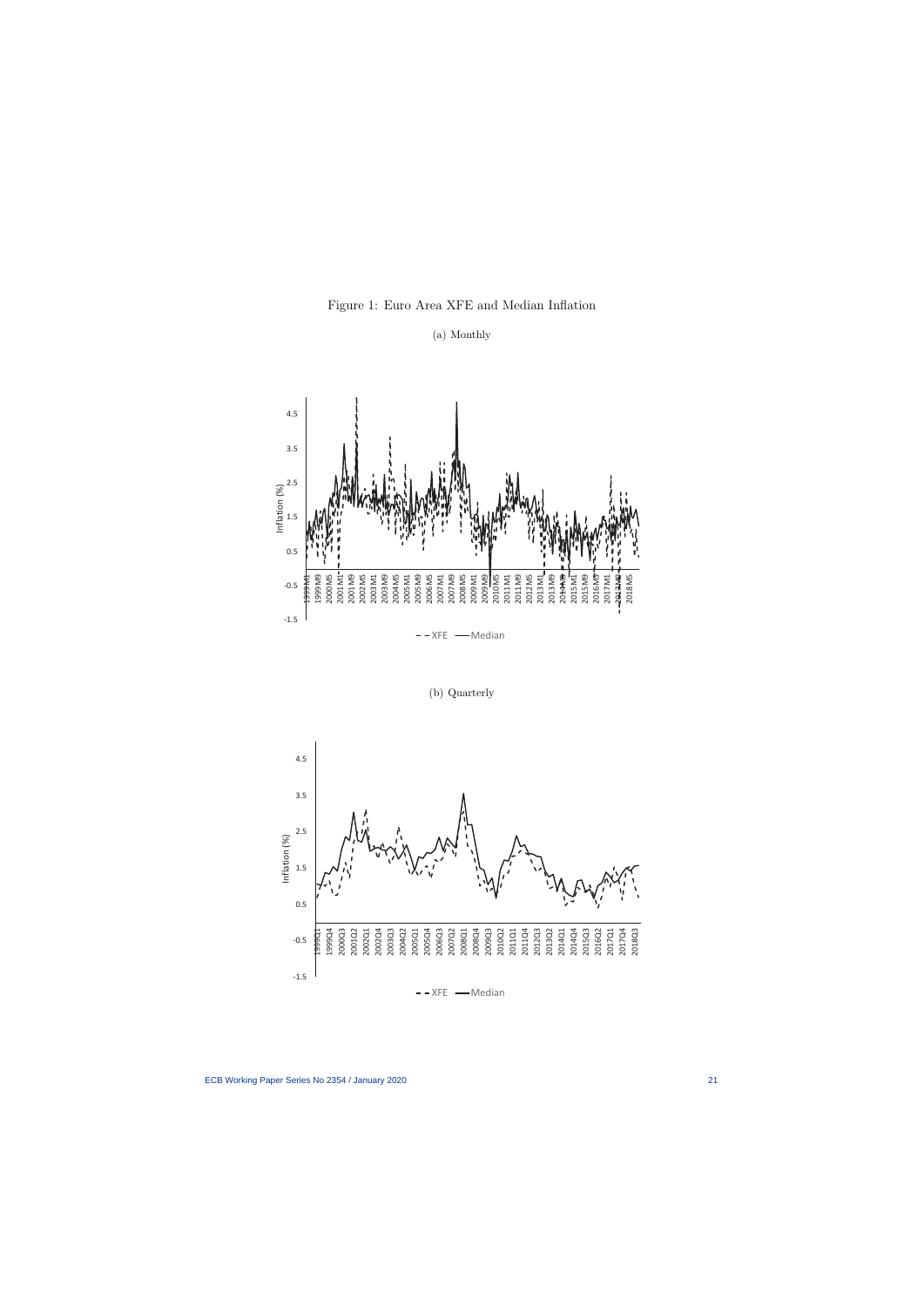



Note: The grey bars are recessions as dated by CEPR.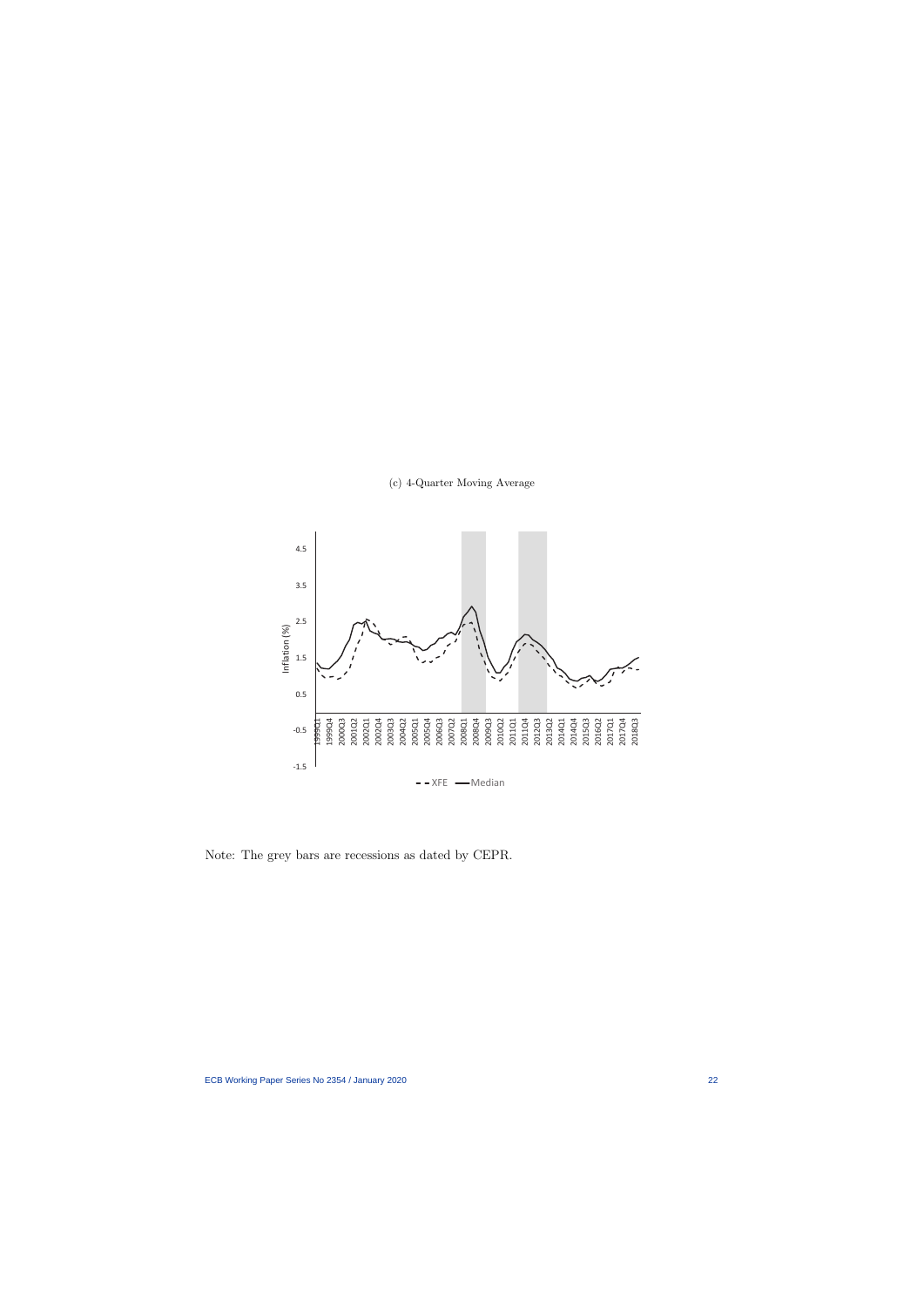Figure 2: Histogram of Industry Price Changes in October 2017



Note: The vertical axis is cut off at 30**–**the sum of industry weights in the 0 to 5% inflation range is 70. Food and energy industries are excluded.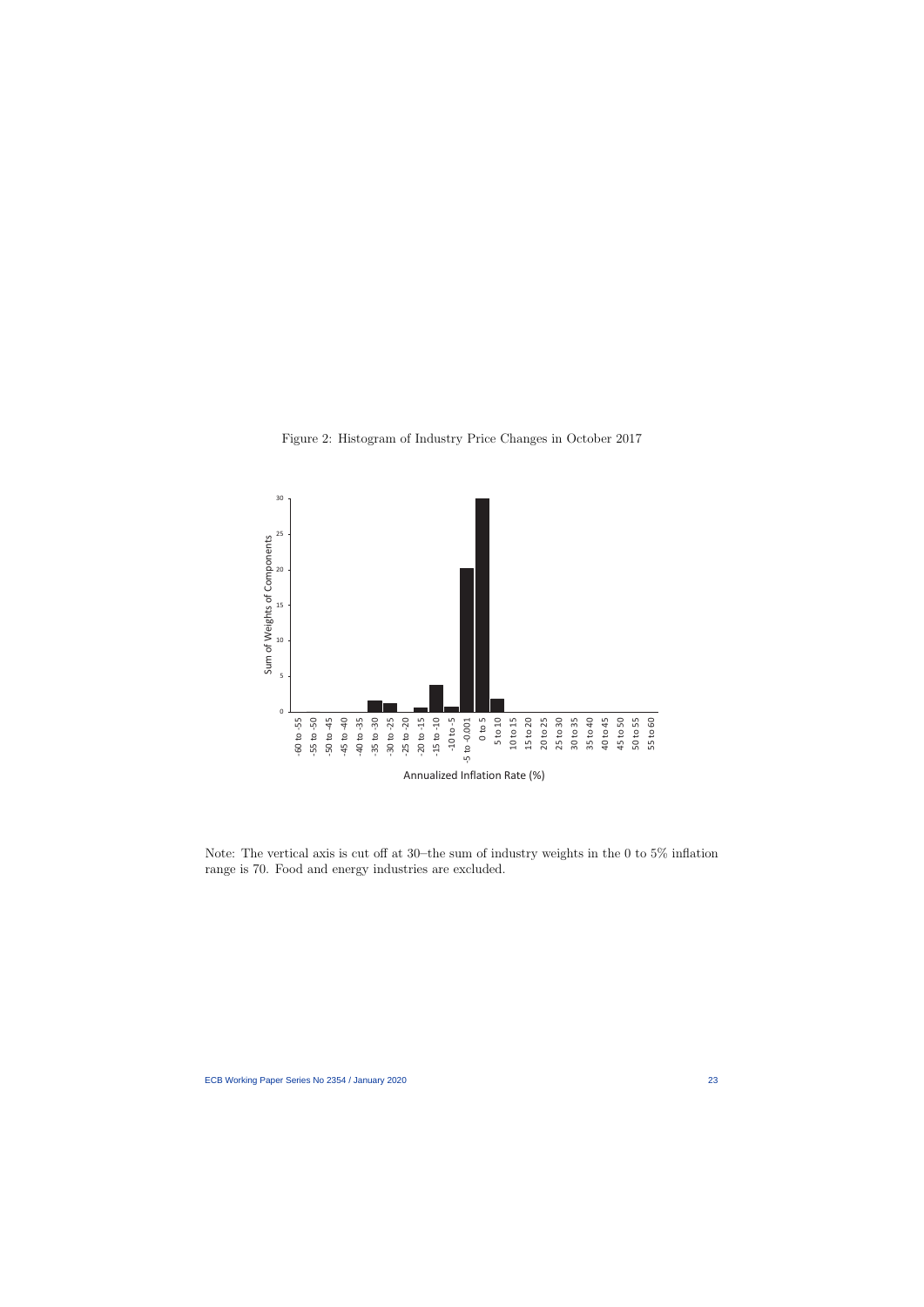Figure 3: Actual and Fitted Values from Euro Area Basic Phillips Curve (Table 1, column 1)



(a) Quarterly



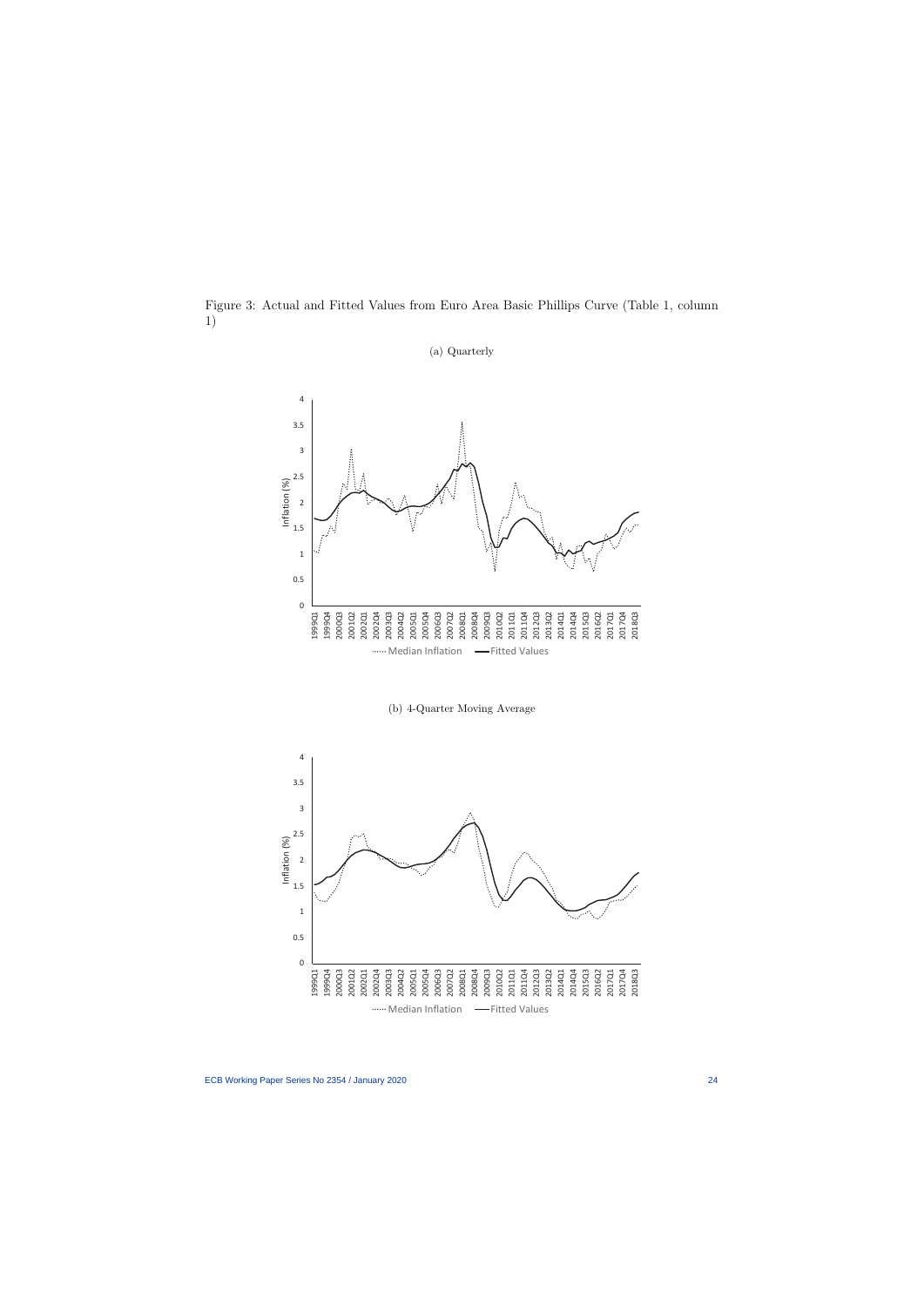Figure 4: Euro Area 4-Quarter Averages of Median Inflation, Fitted Values from Basic Phillips Curve, and Headline Inflation

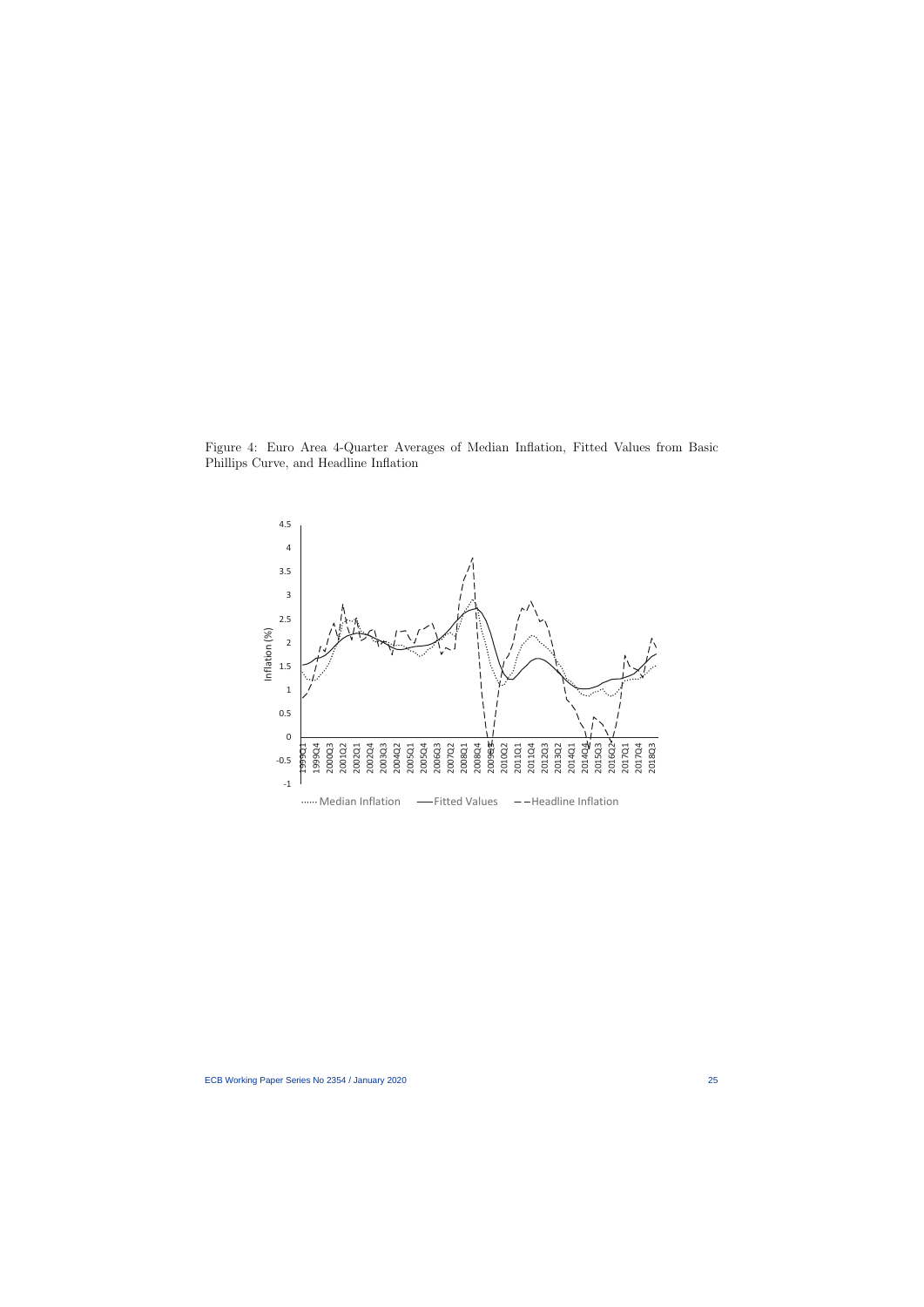Figure 5: Actual and Fitted Values from Euro Area Phillips Curve with Headline-Inflation Shock (Table 2, column 1)



(a) Quarterly

(b) 4-Quarter Moving Average

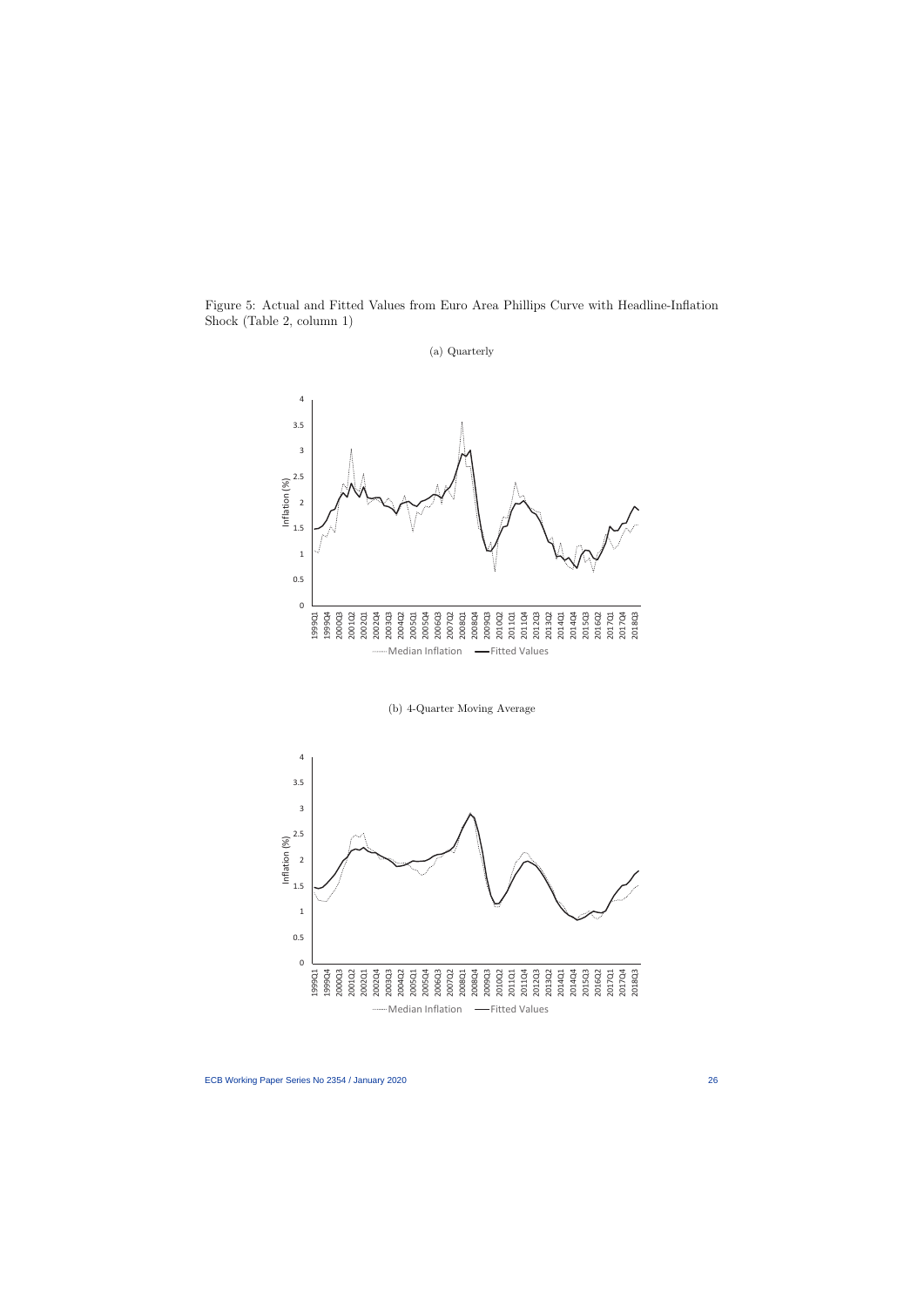Figure A1: Actual and Fitted Values from Euro Area Phillips Curve with Unemployment Gap and Headline-Inflation Shock



(a) Quarterly

(b) 4-Quarter Moving Average